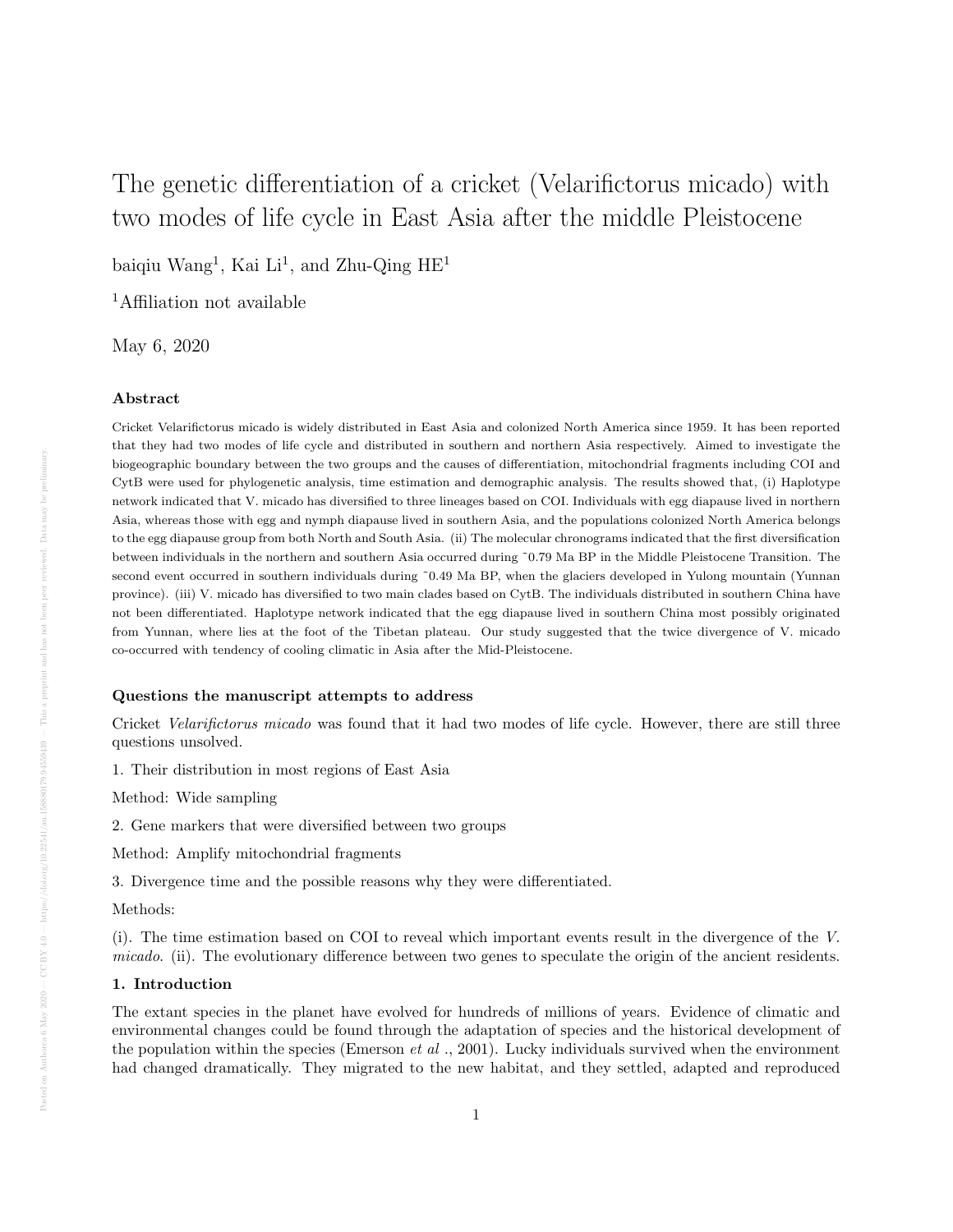there. In the process of adaptation, new behavioral, physiological and genetic structure occurred (Avise et al ., 1998). Speciation duration is about 1-2 Myr, but morphological, physiological and behavioral changes may produce subspecies and species at almost any time (Hewitt *et al.*, 2000). The current distribution and the differentiation of species are compatible with the local geographical and climatic environment (Udvardy, 1981). Insects have the relatively rapid divergence rate (Orr et al ., 1998). Velarifictorus micado , selected in our study, is widely distributed in Asia, included China, Russia, Japan, Korea, Cambodia, Vietnam, Indonesia and nearby islands, covering the Palearctic and Oriental realm, and the distribution range of this cricket has gradually expanded since the introduction of V. micado to the United States in 1959 (Alexander and Walker, 1962; Bowles, 2018). Velarifictorus micado (Saussure, 1877) has been found to have two modes of life cycle. In a population that diapause as eggs, adults sing from August to October, and their eggs hatch after getting through the winter. In the other population that diapause as nymphs, adults sing in May-July, hatch quickly after mating and get through the winter as nymphs. Different adaptation types of V. micado lead to differentiation of reproductive modes and stimulate speciation among populations with different life cycle patterns (He and Takeda, 2013). Aimed to find out which gene markers can distinguish the two groups and the biogeographic boundary between them, figure out why  $V$ . micado differentiate into two modes of life cycle, mitochondrial fragments were extracted from the large sampling specimens and used in phylogenetic analysis, time estimation and demographic analysis.

#### 2. Materials and methods

#### 2.1.Sample collection and genomic DNA extraction

A total of 72 Velarifictorus micado populations contain 346 individuals were collected, 57 populations from China, one from Korea, eight from Japan, one from Vietnam, one from Cambodia and four from America (Fig. 1). All materials were presented in 100% ethanol and stored in a freezer at -20°C, genomic DNA was extracted from the leg of the cricket using  $Axy$ Prep<sup>TM</sup> Multisource Genomic DNA Miniprep kit.

## 2.2.PCR amplification and sequencing

Universal primers for cytochrome c oxidase unit 1 (COI), and cytochrome b (CytB) genes were designed in the present study (Table 1). The PCR procedure for the three genes included an initial denaturation at 94degC for 4 min, followed by 35 cycles of 30s at 94degC, 30 s at 45degC and 30 s at 72degC, ending with a final extension at 72degC for 5 min. Sequencing was performed on 3730xl DNA Analyzer, sequencing was proofread and aligned in ATGC Ver 7.0.2 (Genetyx Corporation, Tokyo, Japan).

#### 2.3.Genetic analysis

## 2.3.1. Genetic polymorphism

Base substitution saturation test was performed in DAMBE (Xia and Xie, 2001) to make sure ISS < ISS.cSym. Different haplotype, Haplotype diversity (Hd) and nucleotide diversity  $(\pi)$  were calculated in DNASP 5.10.01 (Librado and Rozas, 2009), A median joining (MJ) haplotype network was constructed in Popart (Leigh and Bryant, 2015), each population has its own color. Genetic differentiation among different populations and sets that defined groups was calculated in ARLEQUIN 3.5.2.2 (Excoffier and Lischer, 2010). Analyses of Pairwise $F_{ST}$  were performed in two ways. The first comprising data sets divided by the different modes of life cycle mainly and the second sets divided by the main zoogeographic regions (Zhang, 1983) comprising NEC (northeastern China), NC (northern China), SWC (southwestern China), CC (central China), SC (southern China), VK (Vietnam and Cambodia), KJ (Korea and Japan) and USA (The United States) data (Table 2).

#### 2.3.2.Historical demographic changes

Haplotype diversity, nucleotide diversity and neutrality test were used to speculate historical demographic change. Neutrality tests were implemented in ARLEQUIN 3.5.2 (Excoffier and Lischer, 2010), including Tajima' D (Tajiama, 1989) and Fu' Fs (Fu, 1997).

2.3.3.Divergence time estimation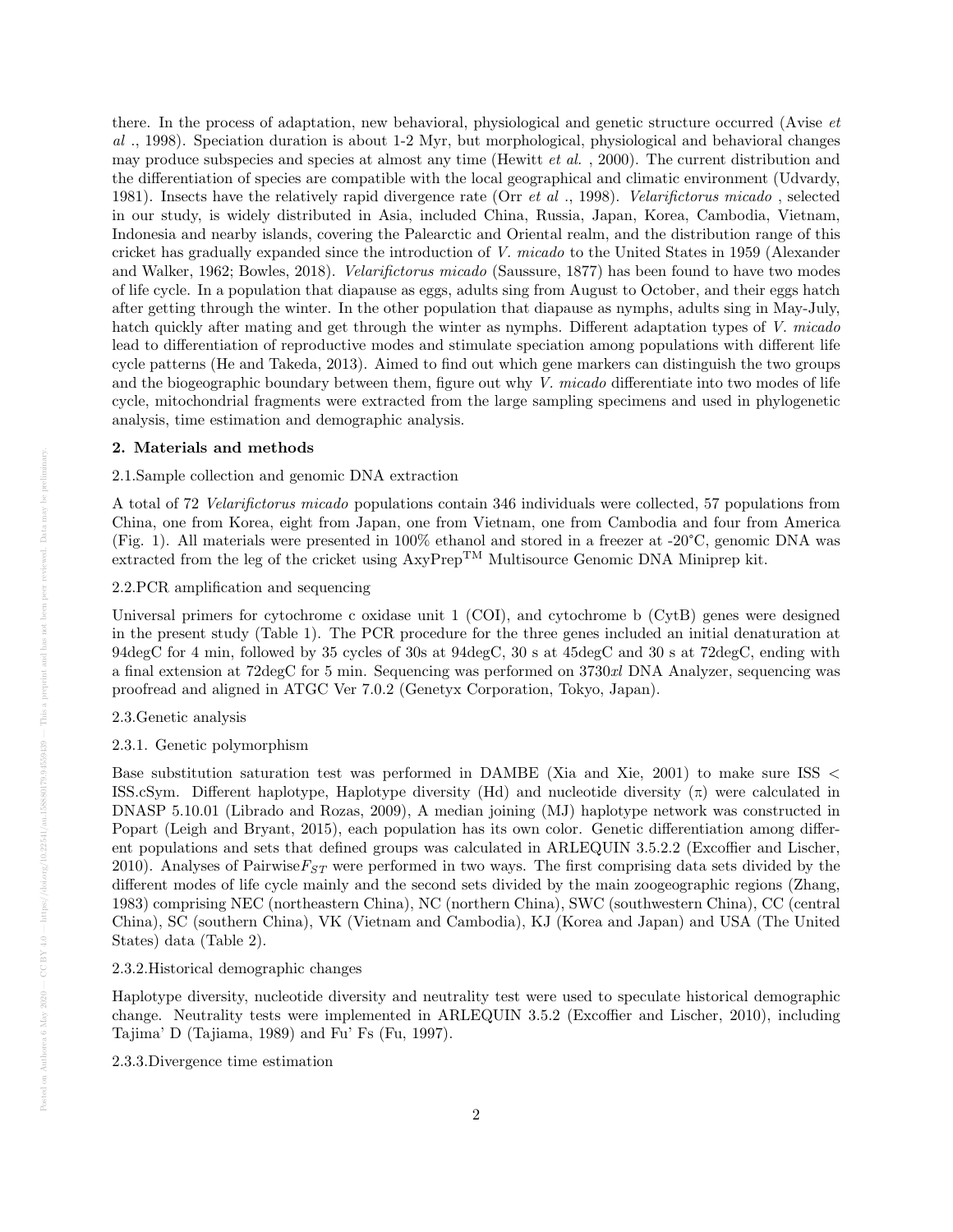Estimating divergence times were based on mitochondrial markers of COI in BEAST 2.5.0 (Bouckaert et al ., 2014). A set of 15 specimens comprising 6 Velarifictorus specimens and 9 ancient haplotypes ofV. micado was employed for the estimation of divergence time (Table 3). The substitution models were selected under JModeltest v.2 (Darriba et al ., 2012). The Bayesian information criterion (BIC) was preferentially used to compare substitution models, and HKY+I+G model of sequence evolution was selected. An uncorrelated lognormal relaxed clock was applied with 1.7% per site per lineage per million years for COI (Pons and Vogler, 2005; Kiyoshi and Sota, 2006; Sharipo, et al., 2006; Papadopoulou et al., 2010; Allegrucciet al., 2011; Kaya et al., 2016). Divergence time was estimated using a Yule model. After running the chains for 500 million generations in BEAST, the stability on the log-likelihood curves and the split-frequencies were checked in Tracer v1.7.1. The parameter estimates with ESS > 200 were accepted. Discarding the first 20% as burn-in and summarize trees in Tree Annotator. Trees were visualized with the FigTree v1.1.2 (These software are included in the BEAST package).

#### 3. Results

# 3.1.Genetic polymorphism and haplotype network

COI gene (658 bp) was successfully obtained from 346 individuals. The variable sites included 12 singleton variable sites and 33 parsimony information sites. 36 unique haplotypes were derived from 346 individuals. The distribution of different haplotypes based on COI was showed in Fig.2. The haplotype distributions were dividing three starry shapes in the network. According to the haplotype network, the geographical populations were further divided into 85 populations and this was done for further analysis of individuals from different lineages in the same collection site. 85 populations belonged to three groups, which included NE, SE and SN group. NE contained the individuals that produced with egg diapause and mainly lived in the northern regions. SE included the populations with egg diapause and mainly lived in the southern regions. SN group was consisted with individuals that produced with nymph diapause and mainly lived in the southern regions (Table 2). The location of three groups was showed in the Fig.1. There was no sharing haplotype among three groups. Hap24, Hap 2, Hap 4 and Hap 11 haplotypes were the most frequent haplotypes, characterizing  $25.72\%$ ,  $25.14\%$ ,  $17.92\%$ ,  $4.05\%$  individuals, respectively. Hap 2 and Hap 11 were the ancestral haplotypes of NE group, and Hap11 was disjoint from Hap 2, which suggested was differentiated due to the long distance. Hap 4 and Hap 24 were the ancestral haplotypes of SE and SN groups, respectively. There were two lineages in populations of SDDY, but the haplotypes of the residents of SDDY belonged to the SE were the tips of Hap 2, thus the SE lineage may immigrate lately. In additional, the haplotypes from the United States were the tips of the gene tree, Hap 5 and Hap 8 were originated from the NE group. Populations of USAGA3 and USATN3 shared hap 5 with JPDB3, JPSH3 and JPSS3 in Japan. Hap 7 was from SE group, populations of USAMO1 and USAVA1 shared hap 7 with SDDY1, ZJTM1 and SHBS1 in China (Fig.2 and Table 2).

Pairwise  $F_{ST}$  among SE, NE and SN groups range from 0.87072 to 0.95084 (P < 0.001 Table 4), which suggested that the three groups were differentiated significantly. Isolations between SE, SN and NE group were consistent with results of AMOVA. The partitioning of total genetic variation in three clades using AMOVA indicated 93.23% diversity among groups, 2.78% within populations, and 4.00% among populations within groups (Table 5), suggesting that V. micado has significant genetic differentiation at the different mode of life cycle and geographical separation of northern and southern regions. According to the zoogeographic regions, 85 populations were divided into 8 regions, including NEC, NC, SWC, CC, VK, KJ and USA. The partitioning of total genetic variation in nine clades using AMOVA indicated 24.94% diversity among groups, 69.56% among populations within groups, and 5.49% within populations (Table 6). The results were consistent with the network based on COI, which meant the different modes of life cycle accounted for the most of genetic variation.

Based on the CytB gene, 579 bp fragments were successfully obtained from 162 individuals. The variable sites included 18 singleton variable sites and 31 parsimony information sites. 36 unique haplotypes were derived from 162 individuals. The distribution of different haplotypes was showed in Fig.3. All individuals were divided into two groups significantly. Hap 12 and Hap 13 were the ancestral haplotypes of northern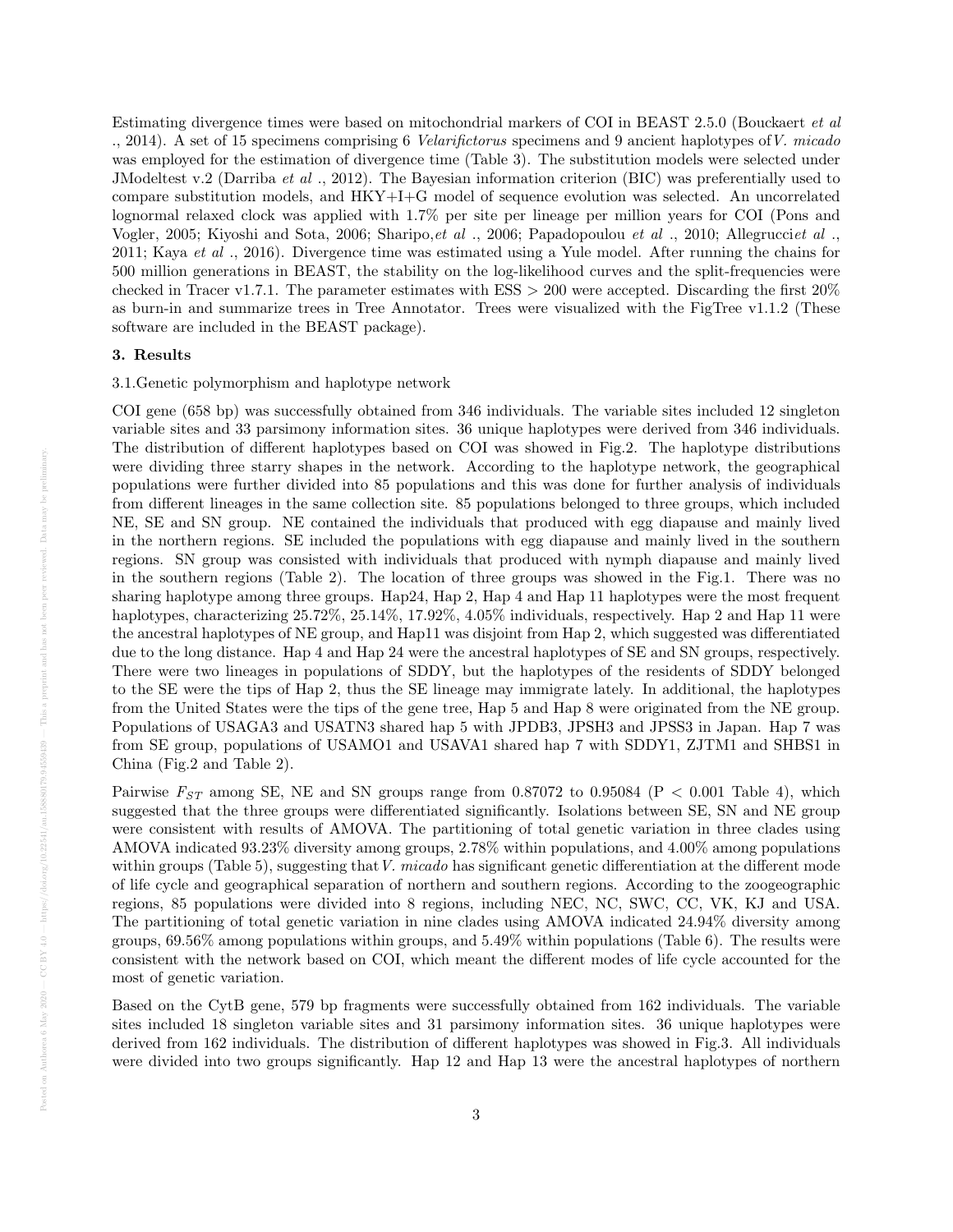China (NC), and Hap 4 was the ancient haplotypes of southern China (SC). Coincidentally, all the individuals in the NC group were the members of the NE group defined by the COI, and others were in the SE and SN group. There were two lineages in SDDY and SHBS, which mainly including Hap1, Hap15 and Hap12. While Hap1 and Hap 15 were the tips of Hap 4, thus the NE lineage may be the native in SDDY and SHBS (Fig.3). This result was consisted with the assumption based on COI.

The partitioning of total genetic variation in different regions indicated 41.11% among populations within groups, 30.23% diversity among groups, and 28.66% within populations (Table 7). While the AMOVA result showed that the source of variation among groups categorized by three clades based on COI accounts 84.78% (Table 8).

#### 3.2.Historical demographic changes

Based on COI, the negative of values of Tajima' D suggested a relative constant population size. In SHBS3, SDDY3 and SDTA3, the current population size is stable. The NE lineage may be the native in SDDY and SHBS, which is consistent to the results of haplotype network (Table 2). Based on CytB, the negative and significant values of Tajima' D indicated past population expansion in populations of GZXY (Guizhou province). Additionally, Hap 4 was the ancient haplotypes of populations of egg and nymph diapause. Individuals produced with nymph diapause in Zhejiang, Hainan and Guangxi (ZJTT, HNBS, HNJFL, HNWZ, HNCJ, HNXA, GXPM, GXSL and GXJX), whereas those were with egg and nymph diapause in Yunnan and Guizhou (YNKM and GZXY), which suggested the ancient haplotypes of SE group distributed there (Fig.3), and the positive Tajima' D value based on COI and CytB suggested there may be a colonization of SE group in Guizhou (Table 2 and 9). Thus, it is possibility that SE group was originated from Yunnan and colonize to the other regions.

#### 3.3.Divergence time estimation

The chronogram reconstructed with BEAST was based on COI (Fig. 4). The most recent common ancestor for all V. micado was dated at approximately 0.79 Myr (95% HPD: 0.46-1.13Myr). The diversification time between SN and SE clades was 0.50 Myr (95% HPD: 0.25-0.71Myr).

#### 4. Discussion

#### 4.1 Life cycle and distribution

V. micado has two ways to get through the winter, one group prefer to nymph diapause, the other group choose to egg diapause (He and Takeda, 2013). Adults of egg diapause population were found from July to October (Shandong, Heilongjiang, Henan, Guizhou and Yunnan), and nymphs were from July to August (Shandong and Yunnan). The individuals with nymph diapause, as we found, were adults in March (Hainan), April (Guangxi), June (Hubei and Zhejiang) and July (Guizhou). The nymph were found in the spring or the later autumn, such as March (Hainan), April (Guangxi), August (Guizhou), September and October (Zhejiang).

Our results indicated that V. micado was transferred to America, which is consistent with this result (Bowles, 2018). V. micadowas first found in the North America since 1959 (Alexander and Walker 1962), then they were widely distributed around eastern and southeastern America (Walker 1977; Peck *et al*. 1992). The recent research indicated the cricket had dispersed both northwards and westwards (Bowles, 2018). Our results revealed they might be immigrated from China and Japan, and belongs to the egg diapause populations. Their distribution range in the United States might continue to expanding due to their adaptation to dry and cold areas, for example, they were widely distributed in the northeastern China. Limited to sampling size, it is unknown if there are nymph populations in North America. The mitochondrial fragment COI could be easily used to check the origin of  $V$ . *micado* for prevention of invasion. The similar latitude and climate make the species orginated from North America easy to settle down to China, such as Corythucha ciliata, Homalodisca coagulata and Anopheles quadrimaculatus (Li et al ., 2007; Wang et al ., 2008; Zhang et al ., 2008) and vice versa. Similarly,V. micado was easy to adapt to the environment of North America. Although it has not been found that this cricket has destructive damage to human and nature, the impact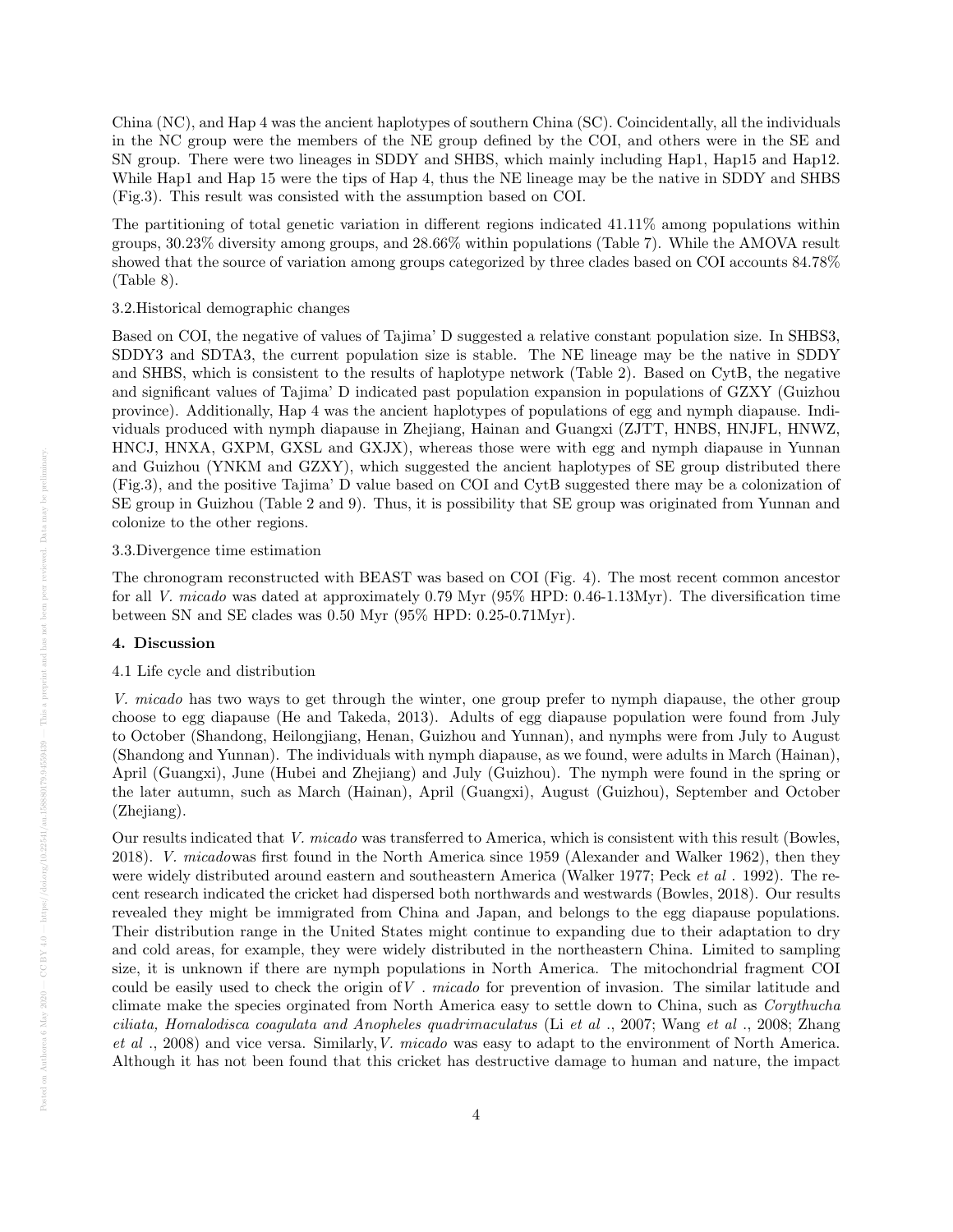to system of the new colony is unknown. Besides, although sampling size was small, individuals in Vietnam and Cambodia might be native due to the ancient haplotype.

The wide sampling in Asia enabled us to find the distribution of two groups and compare differences between them. The egg diapause population lives in both the north and south of the Yangtze River. Based the COI, the NE group contained the populations lived in north of the Yangtze River regions as well as those in Shanghai and Zhejiang. These populations have the ancient haplotypes and have not migrated previously and recently through the values of Tajima' D. The SE group is distributed in the south of the Yangtze River regions as well as those in Hubei, Jiangsu and Shandong. The haplotypes were the tips of gene tree in Shandong and Jiangsu, maybe the SE group was introduced. However, there was ancient haplotype in Hubei. Limited to the sample size, it is uncertain whether the three populations migrated before. The SN group included the populations lived in the south of Yangtze River and HBWH (Hubei). The two individuals are the ancient haplotype in Hubei, but it is also uncertain whether there was a migration before. Based on CytB, all individuals were divided into two groups, NC (northern China) group contains the populations lived in the north of the Yangtze River regions as well as those in Shanghai and Zhejiang, in which there is ancient haplotype. SC (southern China) group contains the populations lived in the south of the Yangtze River regions as well as those in Hubei, Anhui, Shandong, in which there are both tips of gene tree, and these individuals may immigrate into the north of the Yangtze River artificially or naturally. This phenomenon with two life histories bounded by the Yangtze River could be seen between *Teleogryllus emma* and T. occipitalis (He et al ., 2017).

According to the distribution of species, there is a broad faunal transition zone in the Quaternary between the Palearctic and Oriental realm in China (Zhang, 2002) and no strict biogeographic division (Norton et al ., 2011). However, a map of zoogeographic regions generated by phylogenetic relationships of species shows that there are three realms containing Palearctic realm, Sino-Japanese realm and Oriental realm (Holt et al., 2013). However, our results were basically consistent with an earlier suggestion of Wallace (Wallace, 1876). The Yangtze River is the biogeographic boundary between the Oriental and Palearctic. Although it is not strictly defined by the Yangtze River, Shandong, Jiangsu, Shanghai and Zhejiang regions are the intersection of groups. Those are the broad transition zone for V. micado. When the cool climate shift occurred in the mid-Pleistocene, the northern individuals immigrate southwards. When the glaciation in the southwestern mountain, the native residents immigrate eastwards the refuge, but some remained and scattered. The analysis is as following.

# 4.2 Divergence time and induced causes

Phylogenetic analysis and haplotype network have well supports that V. micado has diversified to two main lineages (NE and SE+SN) and two modes of life cycle (egg diapause and nymph diapause), and they are evolved independently. There are three main questions. The first question concerns the divergence of V. micado . Which important events triggered them dividing to two main clades (NE and SN+SE)? The second question is which climate shifts led them had developed two modes of life cycle? The third question is about the sympatric co-existence of two modes of life cycle of V. micado , what made them differentiate?

The time estimation analysis is the most reliable criterion to confirm which important events or climate shifts result in the divergence of the V. micado. Although the rate of CytB is bigger than COI (Brower and DeSalle, 1998; Gray et al ., 2006), the individuals lived in south Asia have not diversified based on CytB. Thus, the divergence in COI occurred early than CytB after the climate shifts, and COI was selected to estimate the time of diversification.

Climate changes during the Quaternary have great effects on species, for example, climate oscillation occurred during Pleistocene has affected the distribution of species Gymnocarpos przewalskii in Northwestern China (Jia and Zhang, 2019), the genetic divergence in species as Petrogale penicillata in southeast Australia appear to date to the mid-Pleistocene (Hazlitt et al., 2014) and even contributed to speciation of arcticalpine Campanula occurred in mid-Pleistocene in western North America (DeChaine et al ., 2014). According to the researches about Quaternary glaciations in Asia, the climatic transformation of Asia occurred in 0.8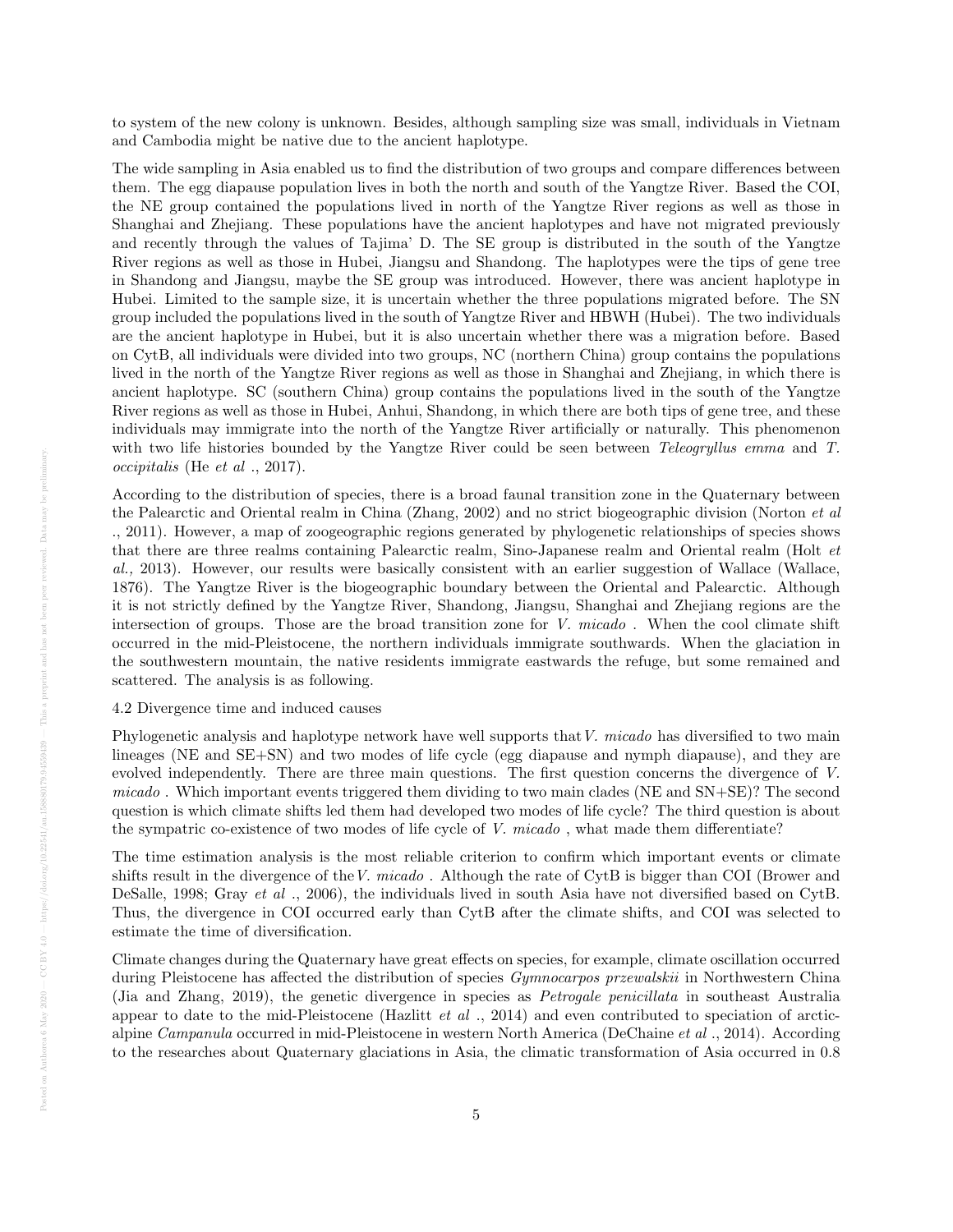Ma BP was closely related to Mid-Pleistocene Transition (MPT), which was called due to glacial-interglacial cycles from a 41 ka to 100ka dominant frequency (Pisias et al ., 1981; Ruddiman et al ., 1989; Raymoet al ., 1998), and the Kunhuang (Kunlun Huanghe) movement of 0.9 Ma BP, (Li et al ., 2001; Li et al ., 2004). Since 800 ka BP, there were 8 complete glacial-interglacial cycles with a 100-ka dominant frequency (Shackleton and Opdyke, 1977). During these global glacials after the Kunhuang movement, glaciers developed gradually in the various part of the Qinghai-Tibet plateau (Wu et al ., 1999; Yao et al ., 2000; Zheng, 2000; Zhou et al ., 2002). Mountains lower than 2000 m in the East China were no glaciers during the middle Pleistocene (Shi et al ., 1987). The deposit sediment and the current distribution of the extant land species were related to the geographical and climatic shifts since the Quaternary. The most recent Vermiculated Red Soil (VSR) in southern China, an indication of extremely warm and humid conditions, was formed about 0.85 Ma BP due to the strengthen summer monsoon in the middle Pleistocene (Yang et al., 1996; Qiao et al., 2003) and the summer monsoon also strengthened in northern China (Guo *et al* ., 1998). However, subtropical zone reached at 42°N before the middle Pleistocene, and retreated southwards after the mid-Pleistocene (Liu and Ding, 1983). Many species immigrated southwards, including boreal, thermophilic and humid-preferring fauna. The species adapted to the new environment, and some remained and scattered in the locality during the Quaternary glaciation (Zhang, 2004). The current distribution of these species revealed the overall trend after the climate oscillations. The divergence time between northern and southern individuals was dated to 0.79 Ma, which was basically consistent with this time, thus, it is possible that the life history of the individuals lived in northern China changed under the tendency of change towards cooling climate. During the MPT, mid-Pleistocene Homo (MPH) (Bae, 2010; Wu and Poirier, 1995) in East China adapted to the diverse and various climate, distributing from the temperate to subtropical zone (Guo et al ., 2018; Kong et al ., 2019). The climate shifts in MPT induced the diversification and distribution of species, and we observed that this cricket is common around the habitats of human, but not in the wild. It is possible that human behavior influenced the distribution of the cricket to some extent after the mid-Pleistocene.

The earliest Yunshanping moraine in Yulong mountain (Yunnan province) was dated to  $592.6 \pm 118.5$  ka BP (Zheng, 2000). Yao conducted dating studies on the red moraine in the same mountain, the ages of several samples range from 500 to 600 ka BP (Yao et al., 2000). The second differentiation occurred during  $\degree$  0.50 Ma between southern individuals with egg and nymph diapause populations, and our results showed the egg diapause population might originated from Yunnan. Thus, the individuals with nymph diapause changed to get through the winter with egg due to the dry and cool climate.

The behavioral and genetic changes in the southern residents correspond to the environmental transitions. The genetic diversity indices and the phylogenetic analysis are the reliable evidence to support that the differentiation among sympatric co-existence of V. micado with two modes of life cycle has occurred for a long time. The divergence between them is maintained in the absence of obvious environmental difference and barriers to gene flow, such as the same photoperiod, temperature, humidity and habitats, while the genomic underpinning of ecological speciation often appear to have been found to be the result of a long period of allopatry (Bernatchez and Dodson, 1990; Federet al. , 2003; Gray et al ., 2006; Kuehne et al . 2007; Foote and Morin 2015; Lucek et al., 2018). The egg diapause population might origin from Yunnan colonized the new habitat. The individuals lived in the same locality may choose differently suitable habitats to their own life cycle.

It should be noted that there are still parts to be improved in our research. First, the range of the sampling time in the tropical region of China should be increased to further figure out if there was the egg diapause population. Second, are genes (COI and CytB) and behavior differentiation (different modes of life cycle) just two independent responses to the dramatic environment? Has the efficiency of the function of COI changed in individuals with two modes of life cycle? Or maybe it's just due to the founder effect. As this research shows, a large of proportion of genetic variation is originated from the founder effect rather than natural selection in human populations (Ramachandranet al ., 2005).

#### Acknowledgements

The authors thank Li Jin, Gong Pu, Jin Cheng-Yan, Wang Jie-Jing, Takeda Makio, Hu Jia-Yao, Tang Liang,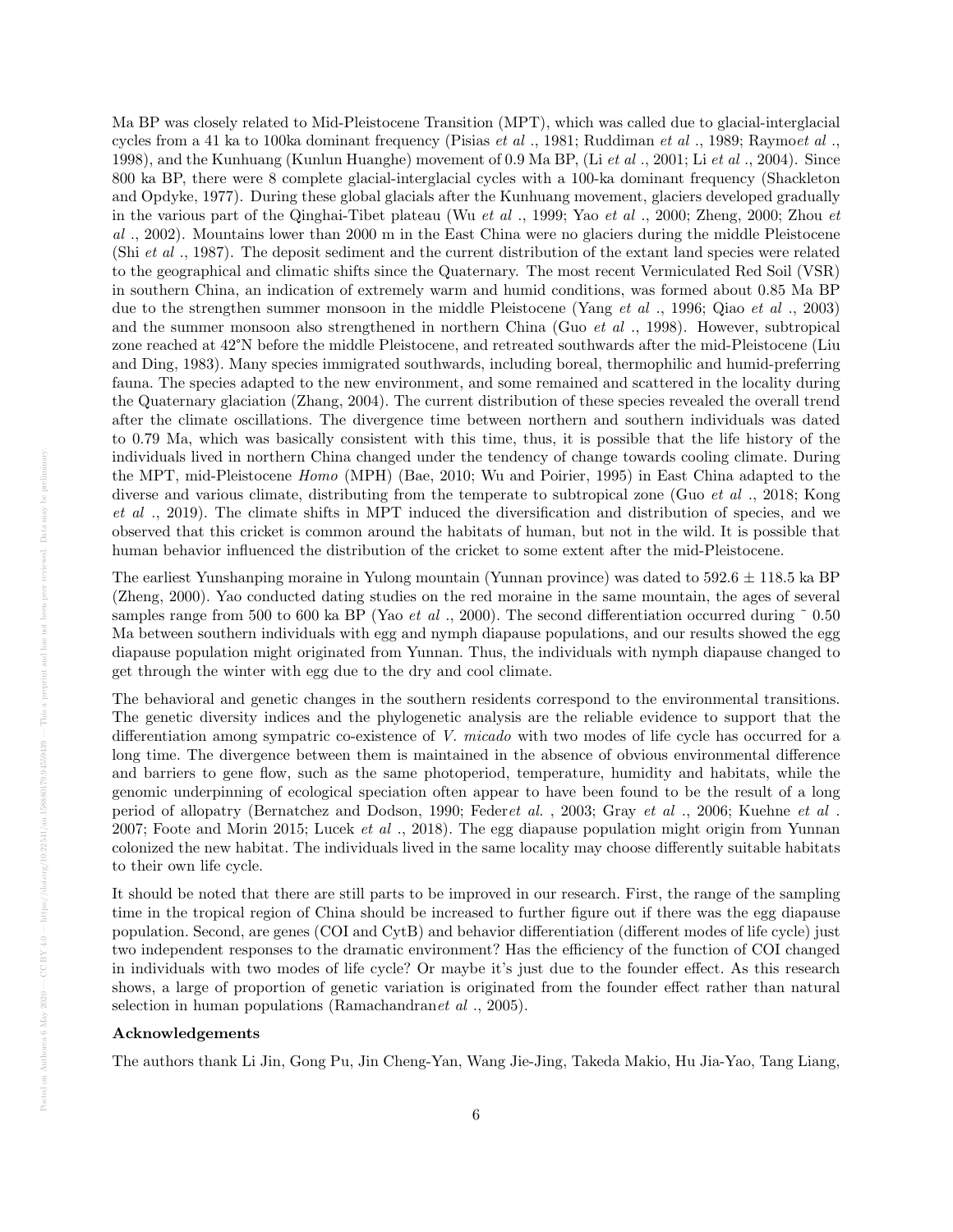Lin Yi-Xiang, Zhang Tao, Chang Wen-Hao, Luo Yi, Cheng Mu-Hua, Li Mao-Wei, Wu Shi-Hai, Zhu Xiao-Yu, Jiang Ye, Shen Yi-Kan and everyone in our laboratory provide the specimens ofV.micado . Funding for this work was provided by the National Natural Science Foundation of China (No. 31801997), the Natural Science Foundation of Shanghai (19ZR1416100)

### Conflict of interest

The authors declare no conflict of interest.

#### Authors' contribution

B. W., K. L., and Z. H. designed the research. B. W. and Z. H. performed the experiments. B. W. analyzed the data and wrote the paper. K. L. reviewed the paper.

## Data availability statement

DNA sequences are depositing to Genbank.

#### References

Alexander R.D., & Walker T. J. (1962). Two introduced field crickets new to eastern united states (Orthoptera: Gryllidae). Annals of the Entomological Society of America (1), 1. https://doi.org/10.1093/aesa/55.1.90

Allegrucci, G., Trucchi, E., & Sbordoni, V. (2011). Tempo and mode of species diversification in Dolichopoda cave crickets (Orthoptera, Rhaphidophoridae). Molecular Phylogenetics and Evolution , 60(1), 108-121. https ://doi.org/108-121. 10.1016/j.ympev.2011.04.002

Avise, J. C., Walker, D., & Johns, G. C. (1998). Speciation durations and Pleistocene effects on vertebrate phylogeography. Proceedings of the Royal Society of London. Series B: Biological Sciences , 265(1407), 1707- 1712. https://doi.org/10.1098/rspb.1998.0492

Bae, C. J. (2010). The late Middle Pleistocene hominin fossil record of eastern Asia: Synthesis and review. American Journal of Physical Anthropology , 143, 75–93. https://doi.org/10.1002/ajpa.21442

Bernatchez, L., & Dodson, J. J. (1990). Allopatric origin of sympatric populations of lake whitefish (Coregonus Clupeaformis) as revealed by mitochondrial-DNA restriction analysis. Evolution , 44(5), 1263-1271. https://doi.org/10.2307/2409287

Bouckaert, R., Heled, J., Kuhnert, D., Vaughan, T., Wu, C. H., Xie, D., . . . & Drummond, A. J. (2014). BEAST 2: a software platform for Bayesian evolutionary analysis. PLoS computational biology, 10(4). https://doi.org/10.1371/journal.pcbi.1003537

Bowles, D. E. (2018). Introduced Japanese burrowing cricket (Orthoptera: Gryllidae: Velarifictorus (Velarifictorus) micado) range continues to expand in North America. Journal of Orthoptera Research, 27(2), 177-181. https://doi.org/10.3897/jor.27.29067

Brower, A. V. Z., & DeSalle, R. (1998). Patterns of mitochondrial versus nuclear DNA sequence divergence among nymphalid butterflies: the utility of wingless as a source of characters for phylogenetic inference. Insect Molecular Biology , 7(1), 73-82. https://doi.org/10.1046/j.1365-2583.1998.71052.x

Chen, G. Y., Shen, C. Z., Liu, Y. F., Liao, W., & He, Z. Q. (2018). A phylogenetic study of Chinese Velarifictorus randell, 1964 based on COI gene with describing one new species (Orthoptera: Gryllidae: Gryllinae). Zootaxa , 4531(4). https://doi.org/10.11646/zootaxa.4531.4.2

Darriba, D., Taboada, G. L., Doallo, R., & Posada, D. (2012). jModelTest 2: more models, new heuristics and parallel computing.Nature methods , 9(8), 772-772. https://doi.org/10.1038/nmeth.2109

DeChaine, E. G., Wendling, B. M., & Forester, B. R. (2014). Integrating environmental, molecular, and morphological data to unravel an ice-age radiation of arctic-alpine Campanula in western North America.Ecology and Evolution , 4(20), 3940-3959. https://doi.org/10.1002/ece3.1168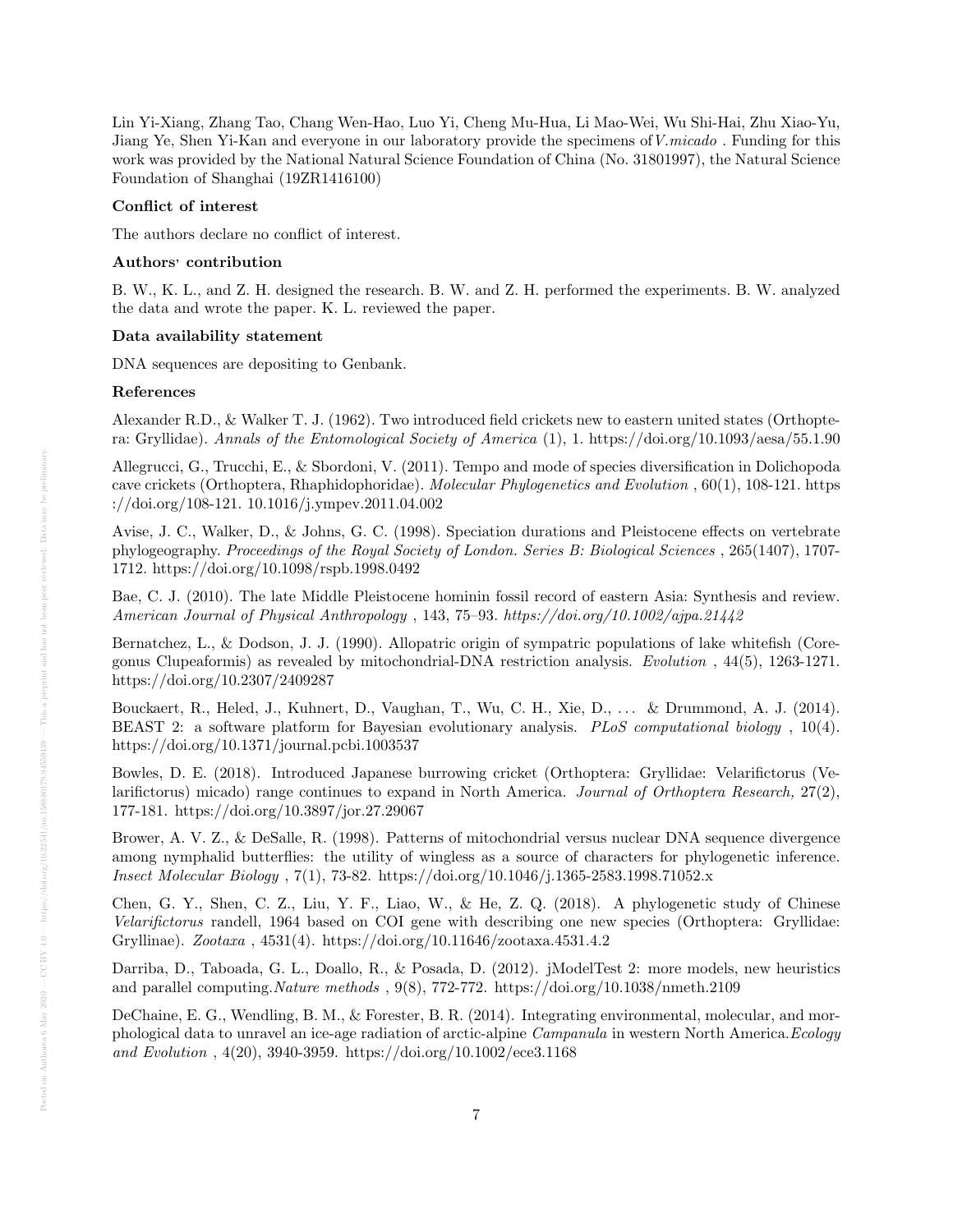Emerson, B. C., Paradis, E., & Thebaud, C. (2001). Revealing the demographic histories of species using DNA sequences. Trends in Ecology & Evolution, 16(12), 707-716. https://doi.org/10.1016/S0169-5347(01)02305-9

Excoffier, L., & Lischer, H. E. (2010). Arlequin suite ver 3.5: a new series of programs to perform population genetics analyses under Linux and Windows. Molecular ecology resources , 10(3), 564-567. https://doi.org/10.1111/j.1755-0998.2010.02847.x

Feder, J. L., Berlocher, S. H., Roethele, J. B., Dambroski, H., Smith, J. J., Perry, W. L., . . . & Aluja, M. (2003). Allopatric genetic origins for sympatric host-plant shifts and race formation in Rhagoletis.Proceedings of the National Academy of Sciences , 100(18), 10314-10319. https://doi.org/ 10.1073/pnas.1730757100

Foote, A. D., & Morin, P. A. (2015). Sympatric speciation in killer whales?. Heredity , 114(6), 537-538. https://doi.org/10.1038/hdy.2014.120

Fu YX (1997) Statistical tests of neutrality of mutations against population growth, hitchhiking and background selection.Genetics , 147, 915–925.

Gray, D. A., Barnfield, P., Seifried, M., & Richards, M. H. (2006). Molecular divergence between Gryllus rubens and Gryllus texensis , sister species of field crickets (Orthoptera: Gryllidae).The Canadian Entomol $ogist$ , 138(3), 305-313. https://doi.org/ 10.4039/n05-037

Guo, Y., Sun, C., Luo, L., Yang, L., Han, F., Tu, H., Shen, G. (2019). 26 Al/ 10 Be Burial Dating of the Middle Pleistocene Yiyuan Hominin Fossil Site, Shandong Province, Northern China. Scientific Reports , 9(1), 6961. https://doi.org/10.1038/s41598-019-43401-5

Guo, Z., Liu, T., Fedoroff, N., Wei, L., Ding, Z., Wu, N., & An, Z. (1998). Climate extremes in Loess of China coupled with the strength of deep-water formation in the North Atlantic. Grid and Pervasive Computing , 18(3), 113–128. https://doi.org/ 10.1016/s0921-8181(98)00010-1

Hazlitt, S. L., Goldizen, A. W., Nicholls, J. A., & Eldridge, M. D. B. (2014). Three divergent lineages within an Australian mar-supial (Petrogale penicillata ) suggest multiple major refugia for mesic taxa in southeast Australia. Ecology and Evolution 4(7): 1102–1116. http://dx.doi.org/10.1002/ece3.1009

He, Z. Q., & Takeda, M. (2013). Discrete modes of life cycle inVelarifictorus micado Species Complex (Orthoptera: Gryllidae).ISRN Entomology , 2013. http://dx.doi.org/10.1155/2013/851581.

He, Z. Q., W, X. Y., L, Y. Q., &Li, K. (2017). Seasonal and geographical adaption of two field crickets in China (Orthoptera: Grylloidea: Gryllidae: Gryllinae: Teleogryllus). Zootaxa , 4338(2), 374-384. https://doi.org/10.11646/zootaxa.4338.2.11.

Hewitt, G. (2000). The genetic legacy of the Quaternary ice ages.Nature , 405(6789), 907. https://doi.org/ 10.1038/35016000

Holt, B. G., Lessard, J. P., Borregaard, M. K., Fritz, S. A., Araujo, M. B., Dimitrov, D., . . . Nogues-Bravo, D. (2013). An update of Wallace's zoogeographic regions of the world. Science , 339(6115), 74-78. https://doi.org/10.1126/science.1228282

Jia, S. W., & Zhang, M. L. (2019). Pleistocene climate change and phylogeographic structure of the  $Gym$ nocarpos przewalskii (Caryophyllaceae) in the northwest China: Evidence from plastid DNA, ITS sequences, and Microsatellite. Ecology and Evolution, 9(9): 5219–5235. https://doi.org/10.1002/ece3.5113

Kaya S, & Ciplak B. (2016). Budding speciation via peripheral isolation: the Psorodonotus venosus (Orthoptera, Tettigoniidae) species group example. Zoologica Scripta 45: 521–537. https://doi.org/10.1111/zsc.12174

Kiyoshi T., & Sota T., (2006). Differentiation of the dragonfly genus *Davidius* (Odonata: Gomphidae) in Japan inferred from mitochondrial and nuclear gene genealogies. Zoological. Science . 23, 1–8. https://doi.org/10.2108/zsj.23.1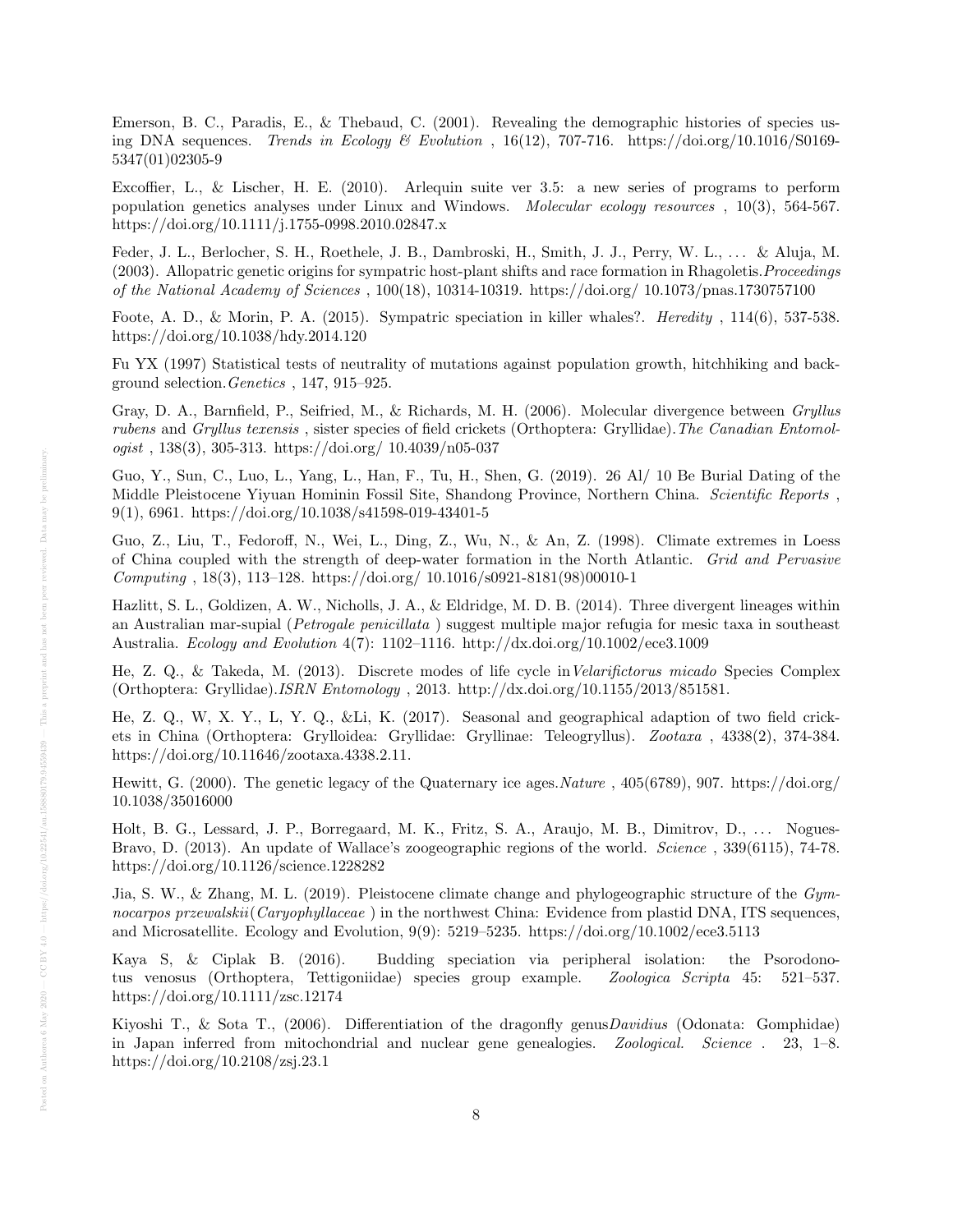Kong, Y., Deng, C., Liu, W., Wu, X., Pei, S., Sun, L., . . . Zhu, R. (2018). Magnetostratigraphic dating of the hominin occupation of Bailong Cave, central China. Scientific Reports, 8(1), 1–12. https://doi.org/10.1038/s41598-018-28065-x

Kuehne, H. A., Murphy, H. A., Francis, C. A., & Sniegowski, P. D. (2007). Allopatric divergence, secondary contact, and genetic isolation in wild yeast populations. Current Biology, 17(5), 407-411. https://doi.org/10.1016/j.cub.2006.12.047

Leigh, J. W., & Bryant, D. (2015). Popart: full-feature software for haplotype network construction. *Methods* in Ecology and Evolution , 6(9), 1110-1116. https://doi.org/10.1111/2041-210X.12410

Li, C. R., Xia, W. S., & Wang, F. L. (2007). First records of Corythucha Ciliata in China (Hemiptera, Tingidae). Acta Zootaxonomica Sinica (in Chinese), 32(4), 944-946. https://doi.org/10.3969/j.issn.1000- 0739.2007.04.038

Li, J. J. , Shu, Q. , Zhou, S. Z. , Zhao, Z. J. , & Zhang, J. M. (2004). Review and prospects of quaternary glaciation research in China.Journal of Glaciology and Geocryology .

Li, J. J., Fang, X. M, Pan, B. T., Zhao, Z. J., Song, Y. G. (2001) Late Cenozoic intensive uplift of Qinghai-Xizang Plateau and its impacts on environments in surrounding area. Quarternary. Sciences. 21: 381-391.

Librado, P., & Rozas, J. (2009). DnaSP v5: a software for comprehensive analysis of DNA polymorphism data. Bioinformatics , 25(11), 1451-1452. https://doi.org/ 10.1093/bioinformatics/btp187

Liu, T. S., & Ding M. L. (1983). The characteristics and evolution of the Palaeoenvironment of China since Late Tertiary. Earth Science(in Chinese) (04), 21-34..

Lucek, K., Keller, I., Nolte, A. W., & Seehausen, O. (2018). Distinct colonization waves underlie the diversification of the freshwater sculpin (Cottus gobio) in the Central European Alpine region. Journal of evolutionary biology , 31(9), 1254-1267.

Norton, C. J., Jin, C., Wang, Y., & Zhang, Y. (2011). Rethinking the Palearctic-Oriental Biogeographic Boundary in Quaternary China,Asian paleoanthropology. 81–100.

Orr, M. R., & Smith, T. B. (1998). Ecology and speciation. Trends in Ecology & Evolution, 13(12), 502-506. https://doi.org/10.1016/S0169-5347(98)01511-0

Papadopolou, A., I. Anastasiou & A. P. Vogler. 2010. Revisiting the insect mitochondrial molecular clock: the mid-Aegean Trench calibration.*Molecular Biology and Evolution* . 27(7):1659–1672. https://doi.org/10.1093/molbev/msq051

Peck, S. B., Walker, T. J. & Capinera, J. L. (1992). Distributional review of the Orthoptera of Florida. Florida Entomologist , 75(3), 329-342. https://doi.org/10.2307/3495854

Pisias, N. G. & Moore, T. C. (1981). The evolution of the Pleistocene climate: a time series approach. Earth and Planetary Science Letters , 52(2), 450–458. https://doi.org/10.1016/0012-821x(81)90197-7

Pons, J., & Vogler, A. P. (2005). Complex Pattern of Coalescence and Fast Evolution of a Mitochondrial rRNA Pseudogene in a Recent Radiation of Tiger Beetles. Molecular Biology and Evolution, 22(4), 991– 1000. https://doi.org/10.1093/molbev/msi085 Qiao, Y., Guo, Z., Hao, Q., Wu, W., Jiang, W., Yuan, B., . . . Zhao, H. (2003). Loess-soil sequences in southern Anhui Province: Magnetostratigraphy and paleoclimatic significance. Chinese Science Bulletin, 48(19), 2088–2093. https://doi.org/10.1360/03wd0183

Raymo, M. E., Oppo, D. W., & Curry, W. (1998). The mid-Pleistocene climate transition: a deep sea carbon isotopic perspective.Oceanographic Literature Review , 4(45), 650. https://doi.org/10.1029/97pa01019

Ruddiman, W. F., Raymo, M. E., Martinson, D. G., Clement, B. M., & Backman, J. (1989). Pleistocene evolution: Northern hemisphere ice sheets and North Atlantic Ocean. Paleoceanography ,4(4), 353–412. https://doi.org/10.1029/PA004i004p00353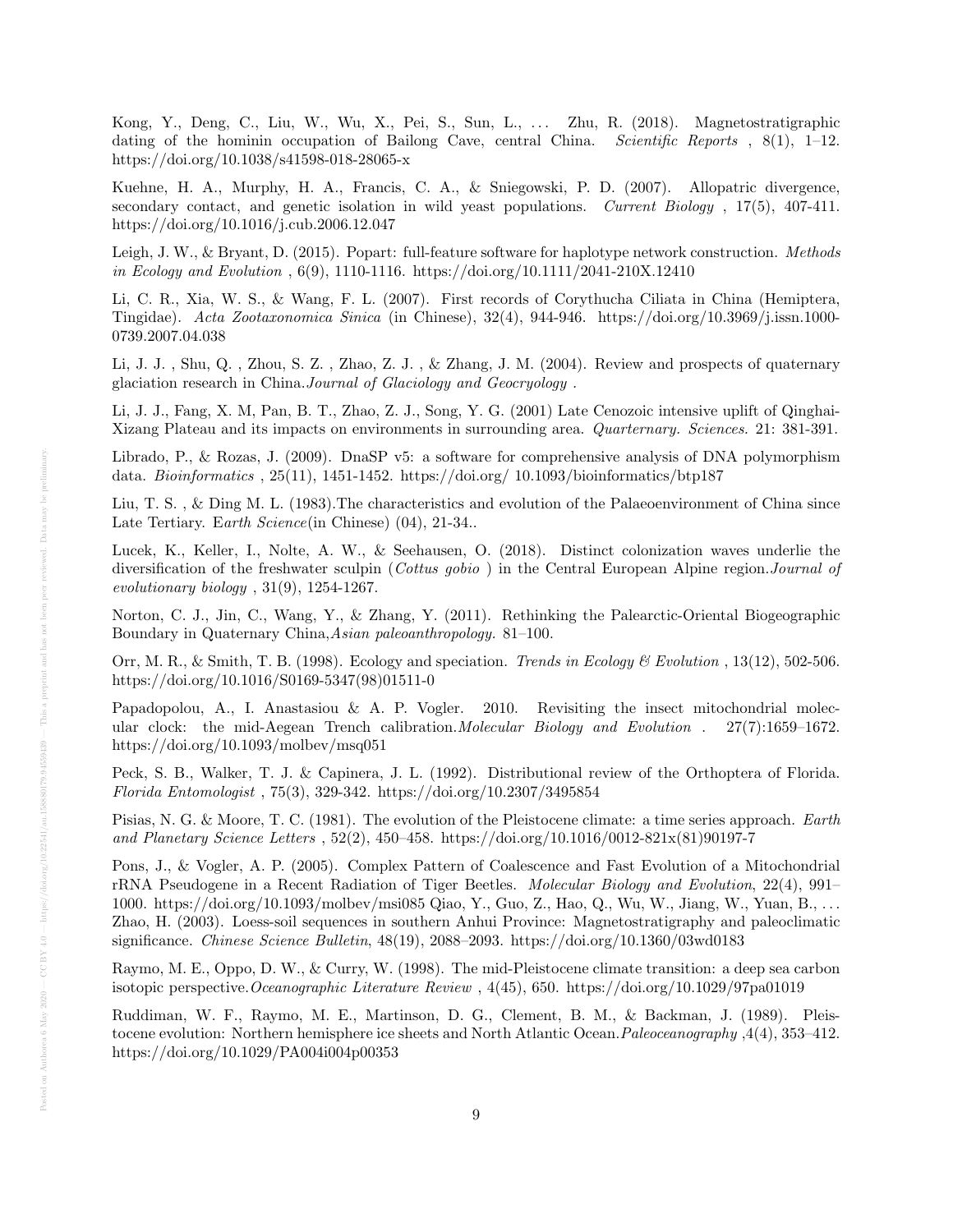Saussure, H. D. (1877). Melanges Orthopterologiques, Vme fasc. Gryllides. Memoires de la Societe Physique d'Histoire Naturelle de Geneve , 25, 1-352.

Shackleton, N. J., & Opdyke, N. D. (1977). Oxygen isotope and palaeomagnetic evidence for early Northern Hemisphere glaciation.Nature , 270(5634), 216–219. https://doi.org/10.1038/270216a0

Shapiro, L. H., Strazanac, J. S., & Roderick, G. K. (2006). Molecular phylogeny of Banza (Orthoptera: Tettigoniidae), the endemic katydids of the Hawaiian Archipelago. Molecular Phylogenetics and Evolution , 41(1), 53–63. https://doi.org/10.1016/j.ympev.2006.04.006

Shi Y. F., Cui Z. J., & Li J. J. (1987). Reassessment of Quaternary glaciation problems in East China .Earth Sciences 2:45-54. Simmons, R. B., & Weller, S. J. (2001). Utility and evolution of cytochrome b in insects. Molecular Phylogenetics and Evolution, 20(2), 196–210. https://doi.org/10.1006/mpev.2001.0958 Simon, C., Frati, F., Beckenbach, A., Crespi, B., Liu, H., & Flook, P. (1994). Evolution, Weighting, and Phylogenetic Utility of Mitochondrial Gene Sequences and a Compilation of Conserved Polymerase Chain Reaction Primers. Annals of The Entomological Society of America, 87(6), 651–701. https://doi.org/10.1093/aesa/87.6.651

Tajima, F. (1989). Statistical method for testing the neutral mutation hypothesis by DNA polymorphism. Genetics , 123(3), 585-595.

Udvardy, F. (1981). Riddle of dispersal: dispersal theories and how they affect vicariance biogeography. Proceedings. vicariance Biogeography .

Walker, T. J. (1977) Japanese burrowing cricket widely established in southeastern United States. Florida Entomologist , 60: 308–309. https://doi.org/10.2307/3493933

Wallace, A. R. (1876). The geographical distribution of animals. Cambridge University. Press.

Wang, F. L., Li, C. R., Liu, W. X., & Wan, F. H. (2008). Advances in research on biological characteristics and control techniques of the new invasive species Corythucha Ciliata. Scientia Silvae Sinicae (in Chinese), 44(6), 140-145. https://doi.org/CNKI:SUN:LYKE.0.2008-06-025

Wu Y. Q., Cui Z. J., Liu G. N. & Ge D. K. (1999). Glaciation Sequences in the Kunlunshan Pass Area. Journal of Glaciology and Geocryology . 21(1), 71-76.

Wu, H. C., & Poirier, F. E. (1995). Human evolution in China : a metric description of the fossils and a review of the sites.

Oxford University Press.

Xia, X., & Xie, Z. (2001). DAMBE: software package for data analysis in molecular biology and evolution. Journal of heredity , 92(4), 371-373.

Yang, H., Zhao, Q. G., Li, X. P. &Xia, Y. F. (1996). ESR chronological study on eolian deposition-red earth sequence in Xuancheng section in Anhui Province. Acta Pedologica Sinica (in Chinese), 33(3): 293-300..

Yao X. f., Guo Z.T., Zhao X.T., & Wei L. Y. (2000). The discovery of palae-red earth at the east piedmont of Yulong Shan and its indicative significance to the uplift of Qinghai-Tibetan Plateau. Chinese Science Bulletin (in Chinese), 45(15):1 671-1 676..

Zhang, R. Z. (1987). Zoogeographical region (2). Zoogeographical region in China. Biological Bulletin (in Chinese) (3), 3-5.

Zhang, R. Z. (2002). Geological events and mammalian distribution in China. Acta Zoologica Sinica , 48(2), 141-153.

Zhang, R. Z. (2004). Relict distribution of land vertebrates and quaternary glaciation in China. Acta Zoologica Sinica , 50(5), 841-851. https://doi.org/10.3969/j.issn.1674-5507.2004.05.022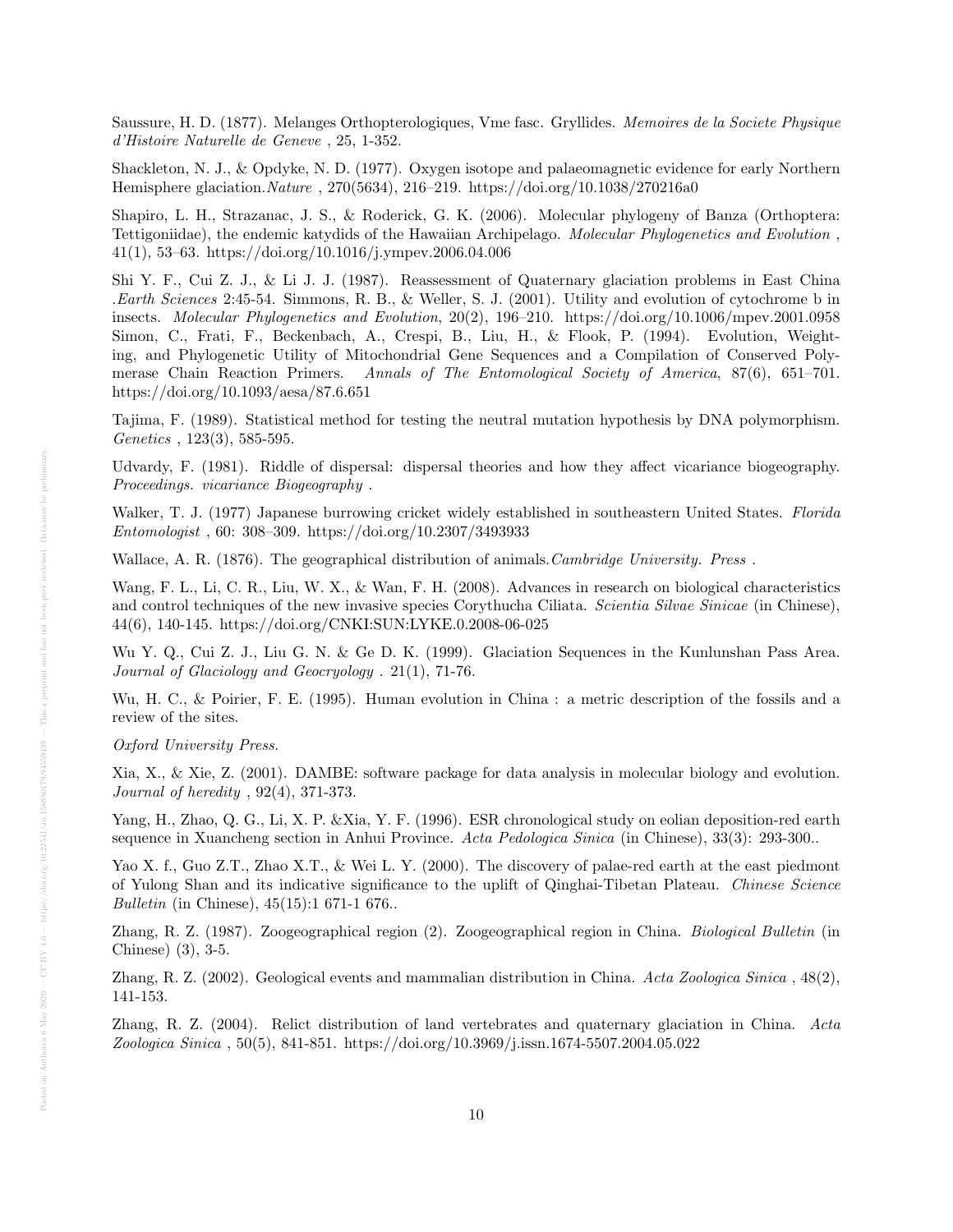Zhang, R. Z., Zhang, Y. P., & Jiang, Y. X. (2008). The threat to China from the major invasion pests in the world. Science in China (in Chinese), 38(12): 1095-1102. https://doi.org/10.1360/zc2008-38-12-1095

Zheng Benxing. (2000). Quaternary Glaciations and their evolution patterns in Yulong Shan. Journal of Glaciology and Geocryology , 22(1):53-61.

Zhou, S., Li, J., & Zhang, S. (2002). Quaternary glaciation of the Bailang River Valley, Qilian Shan. Quaternary International , 35643, 103-110.

Table 1 Primer sequences used in this study.

|                 |                   | Gene region Primer name Sequence $(5-3)$                 |                            |
|-----------------|-------------------|----------------------------------------------------------|----------------------------|
| -COI            | LCO.<br>HCO.      | GGTCAACAAATCATAAAGATATTGG<br>TAAACTTTCAGGGTGACCAAAAAATCA | Simon <i>et al.</i> , 1994 |
| $\mathrm{CvtB}$ | REVCB2H<br>REVCBJ | TGAGGACAAATATCATTTTGAGGW<br>ACTGGTCGAGCTCCAATTCATGT      | Simmons $et \ al., 2001$   |

Table 2 Geographic information, nucleotide polymorphism and neutrality tests of 85 populations. S, number of segregating sites; Hap, haplotype distribution; Hd, haplotype diversity; π, nucleotide diversity; The number after the population name represents the groups divided by genetic marker COI which it belongs to, 1 represents it belongs to NE group. 2 and 3 represents SN group and SE group, respectively. The bold black font represents the groups divided by zoogeographic regions.

| NEC<br>$\rm HLJ3$<br>N46°02'57.67"<br>E125°57'22.18"<br>2019.08.18<br>11<br>$h$ 11<br>adult<br>$\overline{0}$<br>${\rm LN3}$<br>h11<br>N41°40'30.64"<br>E123°27'30.98"<br>$\theta$<br>$\rm JL3$<br>$\overline{2}$<br>h11, h34<br>E126°33'35.93"<br>N43°50'45.16"<br>NC<br>${\rm BJ3}$<br>$\,$ h $\,2$<br>N39°54'11.46"<br>E116°24'2.71"<br>$\theta$<br>22<br>E112°42'26.30"<br>N35°04'42.16"<br>adult<br>$h\ 2(21), h\ 28$<br>2019.08.15<br>N35°51'7.02"<br>E115°29'53.63"<br>h <sub>2</sub><br>2019.10.03<br>adult<br>$\theta$<br>SXXA3<br>E108°56'7.28"<br>$h\ 36$<br>N34°20'33.29"<br>$\left($<br>${\rm SXNS3}$<br>$\,h\,$ 2<br>N33°18'44.97"<br>E108°18'33.70"<br>$\left($<br>SCCD <sub>3</sub><br>$\,$ h $2$<br>N30°39'8.18"<br>E104°04'20.98"<br>$\overline{0}$<br>$\overline{2}$<br>SDDY1<br>N37°26'53.41"<br>E118°34'35.12"<br>3<br>2019.07.25<br>adult<br>$h_1, h_7$<br>SDDY3<br>12<br>E118°34'35.12"<br>$h\ 2(11), h\ 23(1)$<br>N37°26'53.41"<br>2019.08.14<br>adult<br>SDTA3<br>$16\,$<br>E116°43'12.42"<br>adult<br>N36°0'3.16"<br>2019.08.15<br>$\overline{0}$<br>h <sub>2</sub><br>$\rm CC$<br>HBXY1<br>E112°06'57.21"<br>$\,$ h $24$<br>N32°0'39.61"<br>2019.09.25<br>adult<br>$\overline{4}$<br>$\overline{0}$<br>HBWH2<br>N32°0'39.61"<br>E112°06'57.21"<br>adult<br>$\overline{2}$<br>h <sub>4</sub><br>2019.08.04<br>$\theta$<br>ANNF3<br>$\,$ h $2$<br>E117°13'17.39"<br>N31°49'20.30"<br>2019.10.01<br>$\boldsymbol{0}$<br>JSNJ3<br>E118°46'56.02"<br>h <sub>2</sub><br>N32°03'57.43"<br>$\Omega$<br>${\rm JSYZ1}$<br>h <sub>1</sub><br>E119°24'27.01"<br>N32°23'46.68"<br>$\theta$<br>JSZJ1<br>h <sub>1</sub><br>N32°11'25.78"<br>E119°25'6.73"<br>$\overline{0}$<br>GZXY1<br>N25°05'41.85"<br>E104°53'36.79"<br>2019.07.25<br>adult<br>6<br>h $24(3)$ , h $25(3)$<br>GZXY2<br>E104°53'36.79"<br>N25°05'41.85"<br>2019.07.25<br>h(4(4)<br>$\overline{0}$<br>nymph<br>$\overline{4}$<br>GZGY1<br>N26°35'33.05"<br>E106°43'7.60"<br>2019.10.08<br>adult<br>h <sub>24</sub><br>$\theta$<br>GZRH1<br>$\sqrt{2}$<br>N27°50'48.13"<br>E106°20'51.17"<br>2019.10.02<br>adult<br>$\,$ h $24$<br>$\Omega$<br>GZZY1<br>E107°35'55.73"<br>N28°35'24.74"<br>$h\,24$<br>2019.08.09<br>adult<br>$\theta$<br>GXTM2<br>N24°11'31.18"<br>E109°58'44.90"<br>h <sub>4</sub><br>$\overline{0}$ | population | Lat. | Long. | Sampling time | phase | Sample size | <sub>S</sub> | Hap |
|--------------------------------------------------------------------------------------------------------------------------------------------------------------------------------------------------------------------------------------------------------------------------------------------------------------------------------------------------------------------------------------------------------------------------------------------------------------------------------------------------------------------------------------------------------------------------------------------------------------------------------------------------------------------------------------------------------------------------------------------------------------------------------------------------------------------------------------------------------------------------------------------------------------------------------------------------------------------------------------------------------------------------------------------------------------------------------------------------------------------------------------------------------------------------------------------------------------------------------------------------------------------------------------------------------------------------------------------------------------------------------------------------------------------------------------------------------------------------------------------------------------------------------------------------------------------------------------------------------------------------------------------------------------------------------------------------------------------------------------------------------------------------------------------------------------------------------------------------------------------------------------------------------------------------------------------------------------------------------------------------------------------------------------------------------------------------------------------------------------------------------------------------------------------------------------------------------------------------------------------------------------------------------------------------|------------|------|-------|---------------|-------|-------------|--------------|-----|
|                                                                                                                                                                                                                                                                                                                                                                                                                                                                                                                                                                                                                                                                                                                                                                                                                                                                                                                                                                                                                                                                                                                                                                                                                                                                                                                                                                                                                                                                                                                                                                                                                                                                                                                                                                                                                                                                                                                                                                                                                                                                                                                                                                                                                                                                                                  |            |      |       |               |       |             |              |     |
| HNJY3<br>HNPY3                                                                                                                                                                                                                                                                                                                                                                                                                                                                                                                                                                                                                                                                                                                                                                                                                                                                                                                                                                                                                                                                                                                                                                                                                                                                                                                                                                                                                                                                                                                                                                                                                                                                                                                                                                                                                                                                                                                                                                                                                                                                                                                                                                                                                                                                                   |            |      |       |               |       |             |              |     |
|                                                                                                                                                                                                                                                                                                                                                                                                                                                                                                                                                                                                                                                                                                                                                                                                                                                                                                                                                                                                                                                                                                                                                                                                                                                                                                                                                                                                                                                                                                                                                                                                                                                                                                                                                                                                                                                                                                                                                                                                                                                                                                                                                                                                                                                                                                  |            |      |       |               |       |             |              |     |
|                                                                                                                                                                                                                                                                                                                                                                                                                                                                                                                                                                                                                                                                                                                                                                                                                                                                                                                                                                                                                                                                                                                                                                                                                                                                                                                                                                                                                                                                                                                                                                                                                                                                                                                                                                                                                                                                                                                                                                                                                                                                                                                                                                                                                                                                                                  |            |      |       |               |       |             |              |     |
|                                                                                                                                                                                                                                                                                                                                                                                                                                                                                                                                                                                                                                                                                                                                                                                                                                                                                                                                                                                                                                                                                                                                                                                                                                                                                                                                                                                                                                                                                                                                                                                                                                                                                                                                                                                                                                                                                                                                                                                                                                                                                                                                                                                                                                                                                                  |            |      |       |               |       |             |              |     |
|                                                                                                                                                                                                                                                                                                                                                                                                                                                                                                                                                                                                                                                                                                                                                                                                                                                                                                                                                                                                                                                                                                                                                                                                                                                                                                                                                                                                                                                                                                                                                                                                                                                                                                                                                                                                                                                                                                                                                                                                                                                                                                                                                                                                                                                                                                  |            |      |       |               |       |             |              |     |
|                                                                                                                                                                                                                                                                                                                                                                                                                                                                                                                                                                                                                                                                                                                                                                                                                                                                                                                                                                                                                                                                                                                                                                                                                                                                                                                                                                                                                                                                                                                                                                                                                                                                                                                                                                                                                                                                                                                                                                                                                                                                                                                                                                                                                                                                                                  |            |      |       |               |       |             |              |     |
|                                                                                                                                                                                                                                                                                                                                                                                                                                                                                                                                                                                                                                                                                                                                                                                                                                                                                                                                                                                                                                                                                                                                                                                                                                                                                                                                                                                                                                                                                                                                                                                                                                                                                                                                                                                                                                                                                                                                                                                                                                                                                                                                                                                                                                                                                                  |            |      |       |               |       |             |              |     |
|                                                                                                                                                                                                                                                                                                                                                                                                                                                                                                                                                                                                                                                                                                                                                                                                                                                                                                                                                                                                                                                                                                                                                                                                                                                                                                                                                                                                                                                                                                                                                                                                                                                                                                                                                                                                                                                                                                                                                                                                                                                                                                                                                                                                                                                                                                  |            |      |       |               |       |             |              |     |
|                                                                                                                                                                                                                                                                                                                                                                                                                                                                                                                                                                                                                                                                                                                                                                                                                                                                                                                                                                                                                                                                                                                                                                                                                                                                                                                                                                                                                                                                                                                                                                                                                                                                                                                                                                                                                                                                                                                                                                                                                                                                                                                                                                                                                                                                                                  |            |      |       |               |       |             |              |     |
|                                                                                                                                                                                                                                                                                                                                                                                                                                                                                                                                                                                                                                                                                                                                                                                                                                                                                                                                                                                                                                                                                                                                                                                                                                                                                                                                                                                                                                                                                                                                                                                                                                                                                                                                                                                                                                                                                                                                                                                                                                                                                                                                                                                                                                                                                                  |            |      |       |               |       |             |              |     |
|                                                                                                                                                                                                                                                                                                                                                                                                                                                                                                                                                                                                                                                                                                                                                                                                                                                                                                                                                                                                                                                                                                                                                                                                                                                                                                                                                                                                                                                                                                                                                                                                                                                                                                                                                                                                                                                                                                                                                                                                                                                                                                                                                                                                                                                                                                  |            |      |       |               |       |             |              |     |
|                                                                                                                                                                                                                                                                                                                                                                                                                                                                                                                                                                                                                                                                                                                                                                                                                                                                                                                                                                                                                                                                                                                                                                                                                                                                                                                                                                                                                                                                                                                                                                                                                                                                                                                                                                                                                                                                                                                                                                                                                                                                                                                                                                                                                                                                                                  |            |      |       |               |       |             |              |     |
|                                                                                                                                                                                                                                                                                                                                                                                                                                                                                                                                                                                                                                                                                                                                                                                                                                                                                                                                                                                                                                                                                                                                                                                                                                                                                                                                                                                                                                                                                                                                                                                                                                                                                                                                                                                                                                                                                                                                                                                                                                                                                                                                                                                                                                                                                                  |            |      |       |               |       |             |              |     |
|                                                                                                                                                                                                                                                                                                                                                                                                                                                                                                                                                                                                                                                                                                                                                                                                                                                                                                                                                                                                                                                                                                                                                                                                                                                                                                                                                                                                                                                                                                                                                                                                                                                                                                                                                                                                                                                                                                                                                                                                                                                                                                                                                                                                                                                                                                  |            |      |       |               |       |             |              |     |
|                                                                                                                                                                                                                                                                                                                                                                                                                                                                                                                                                                                                                                                                                                                                                                                                                                                                                                                                                                                                                                                                                                                                                                                                                                                                                                                                                                                                                                                                                                                                                                                                                                                                                                                                                                                                                                                                                                                                                                                                                                                                                                                                                                                                                                                                                                  |            |      |       |               |       |             |              |     |
|                                                                                                                                                                                                                                                                                                                                                                                                                                                                                                                                                                                                                                                                                                                                                                                                                                                                                                                                                                                                                                                                                                                                                                                                                                                                                                                                                                                                                                                                                                                                                                                                                                                                                                                                                                                                                                                                                                                                                                                                                                                                                                                                                                                                                                                                                                  |            |      |       |               |       |             |              |     |
|                                                                                                                                                                                                                                                                                                                                                                                                                                                                                                                                                                                                                                                                                                                                                                                                                                                                                                                                                                                                                                                                                                                                                                                                                                                                                                                                                                                                                                                                                                                                                                                                                                                                                                                                                                                                                                                                                                                                                                                                                                                                                                                                                                                                                                                                                                  |            |      |       |               |       |             |              |     |
|                                                                                                                                                                                                                                                                                                                                                                                                                                                                                                                                                                                                                                                                                                                                                                                                                                                                                                                                                                                                                                                                                                                                                                                                                                                                                                                                                                                                                                                                                                                                                                                                                                                                                                                                                                                                                                                                                                                                                                                                                                                                                                                                                                                                                                                                                                  |            |      |       |               |       |             |              |     |
|                                                                                                                                                                                                                                                                                                                                                                                                                                                                                                                                                                                                                                                                                                                                                                                                                                                                                                                                                                                                                                                                                                                                                                                                                                                                                                                                                                                                                                                                                                                                                                                                                                                                                                                                                                                                                                                                                                                                                                                                                                                                                                                                                                                                                                                                                                  |            |      |       |               |       |             |              |     |
|                                                                                                                                                                                                                                                                                                                                                                                                                                                                                                                                                                                                                                                                                                                                                                                                                                                                                                                                                                                                                                                                                                                                                                                                                                                                                                                                                                                                                                                                                                                                                                                                                                                                                                                                                                                                                                                                                                                                                                                                                                                                                                                                                                                                                                                                                                  |            |      |       |               |       |             |              |     |
|                                                                                                                                                                                                                                                                                                                                                                                                                                                                                                                                                                                                                                                                                                                                                                                                                                                                                                                                                                                                                                                                                                                                                                                                                                                                                                                                                                                                                                                                                                                                                                                                                                                                                                                                                                                                                                                                                                                                                                                                                                                                                                                                                                                                                                                                                                  |            |      |       |               |       |             |              |     |
|                                                                                                                                                                                                                                                                                                                                                                                                                                                                                                                                                                                                                                                                                                                                                                                                                                                                                                                                                                                                                                                                                                                                                                                                                                                                                                                                                                                                                                                                                                                                                                                                                                                                                                                                                                                                                                                                                                                                                                                                                                                                                                                                                                                                                                                                                                  |            |      |       |               |       |             |              |     |
|                                                                                                                                                                                                                                                                                                                                                                                                                                                                                                                                                                                                                                                                                                                                                                                                                                                                                                                                                                                                                                                                                                                                                                                                                                                                                                                                                                                                                                                                                                                                                                                                                                                                                                                                                                                                                                                                                                                                                                                                                                                                                                                                                                                                                                                                                                  |            |      |       |               |       |             |              |     |
|                                                                                                                                                                                                                                                                                                                                                                                                                                                                                                                                                                                                                                                                                                                                                                                                                                                                                                                                                                                                                                                                                                                                                                                                                                                                                                                                                                                                                                                                                                                                                                                                                                                                                                                                                                                                                                                                                                                                                                                                                                                                                                                                                                                                                                                                                                  |            |      |       |               |       |             |              |     |
|                                                                                                                                                                                                                                                                                                                                                                                                                                                                                                                                                                                                                                                                                                                                                                                                                                                                                                                                                                                                                                                                                                                                                                                                                                                                                                                                                                                                                                                                                                                                                                                                                                                                                                                                                                                                                                                                                                                                                                                                                                                                                                                                                                                                                                                                                                  |            |      |       |               |       |             |              |     |
|                                                                                                                                                                                                                                                                                                                                                                                                                                                                                                                                                                                                                                                                                                                                                                                                                                                                                                                                                                                                                                                                                                                                                                                                                                                                                                                                                                                                                                                                                                                                                                                                                                                                                                                                                                                                                                                                                                                                                                                                                                                                                                                                                                                                                                                                                                  |            |      |       |               |       |             |              |     |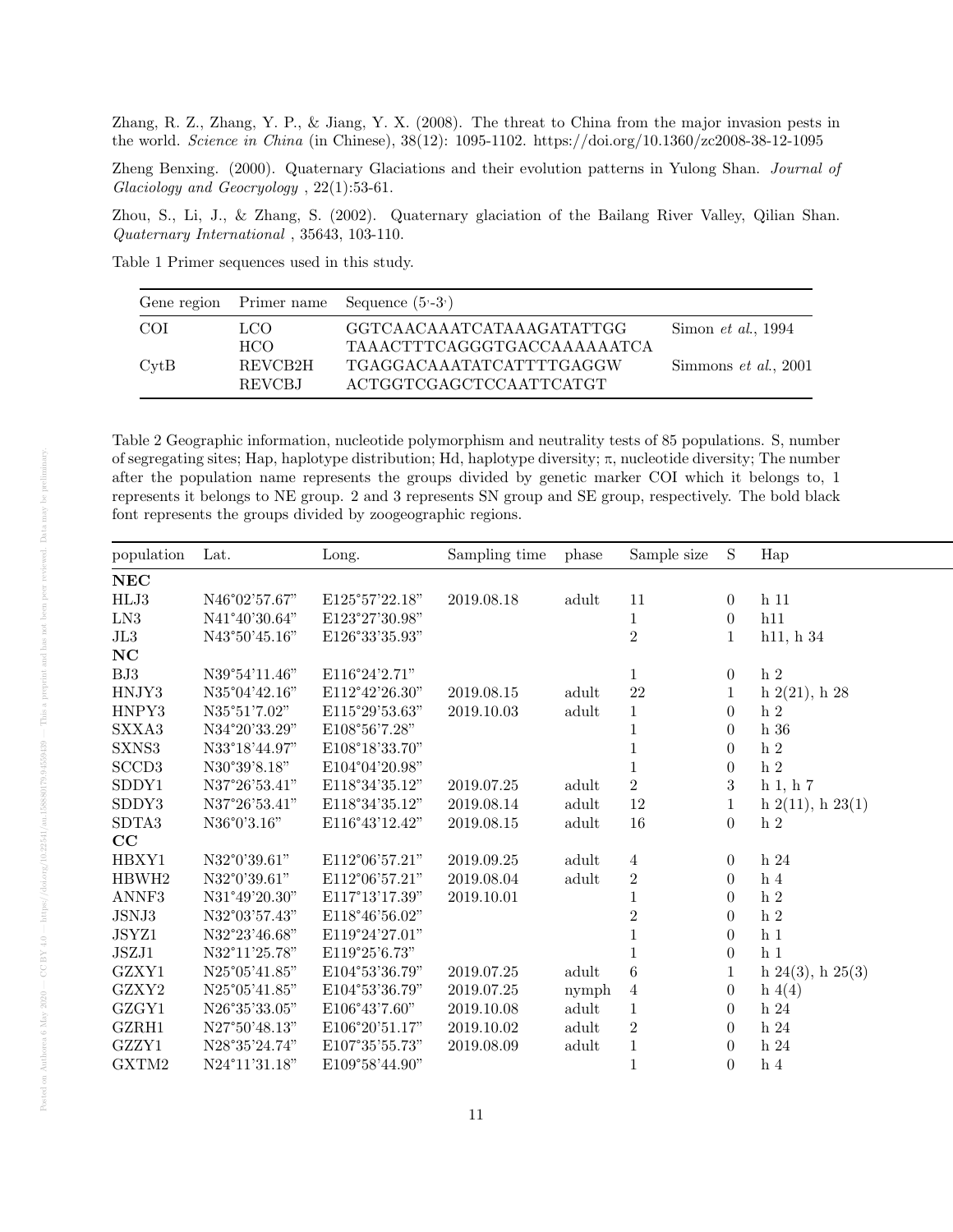| N25°15'3.64"<br>E110°11'20.83"<br>h <sub>4</sub><br>$\theta$<br>$\mathbf{1}$<br>$\overline{7}$<br>$\,2$<br>N22°56'40.47"<br>$h\ 4(5), h\ 17(1), h\ 18(1)$<br>E105°59'35.62"<br>2019.04.20<br>adult<br>$\sqrt{3}$<br>$\sqrt{3}$<br>N23°36'42.50"<br>E108°33'25.47"<br>2019.04.18<br>adult<br>$h\ 4(1), h\ 19(1), h\ 20(1)$<br>$\boldsymbol{0}$<br>N23°04'14.23"<br>E106°27'20.61"<br>$\overline{4}$<br>2019.04.19<br>adult<br>h(4(4)<br>N29°28'38.51"<br>$\overline{0}$<br>h <sub>4</sub><br>E119°16'33.40"<br>1<br>11<br>N30°08'9.03"<br>2018.09<br>adult<br>$\mathbf{1}$<br>h $1(9)$ , h $13(2)$<br>E119°01'14.75"<br>$\sqrt{2}$<br>N30°08'9.03"<br>$\overline{7}$<br>E119°01'14.75"<br>2018.09<br>nymph<br>$h\ 4(5),\ h14\ (1),\ h\ 21\ (1)$<br>$\boldsymbol{0}$<br>N27°53' 28.88"<br>E119°10' 15.09"<br>2019.10.02<br>adult<br>$\mathbf{1}$<br>$h\,24$<br>$\,2$<br>$\theta$<br>$\,$ h $24$<br>N28°38' 38.96"<br>E119°09' 0.31"<br>3<br>N30°21'0.63"<br>E119°25'28.82"<br>2019.08.16<br>$\overline{5}$<br>h $1(3)$ , h $7(2)$ ,<br>nymph<br>N30°21'0.63"<br>E119°25'28.82"<br>$\overline{0}$<br>h(4(4)<br>4<br>$\,$ h $2$<br>N30°21'0.63"<br>E119°25'28.82"<br>$\boldsymbol{0}$<br>2019.09.01<br>$\overline{1}$<br>nymph<br>ZJBSZ1<br>N27°45' 16.60"<br>E119°12' 21.25"<br>adult<br>25<br>$\boldsymbol{0}$<br>$\,$ h $24$<br>2019.10.02<br>N27°45' 16.60"<br>E119°12' 21.25"<br>$\boldsymbol{0}$<br>$\,h\,$ 4<br>1<br>N27°37'20.59"<br>h <sub>4</sub><br>E119°03'28.56"<br>1<br>$\overline{0}$<br>2018.10.03<br>$h\ 4(3), h\ 15(1)$<br>N29°15'29.68"<br>E118°08'59.26"<br>nymph 4<br>adult<br>N27°42'50.78"<br>$\overline{0}$<br>E119°39'29.97"<br>2019.10.03<br>$\mathbf{1}$<br>$\,$ h $29$<br>$\mathbf{3}$<br>$\,h\,$ 4<br>N27°42'50.78"<br>E119°39'29.97"<br>$\boldsymbol{0}$<br>2019.10.03<br>nymph<br>$32\,$<br>N30°0'7.75"<br>E120°04'8.21"<br>adult<br>$\overline{7}$<br>h $1(1)$ , h $24(20)$ , h $30(8)$ , h $\ddot{ }$<br>2019.10.04<br>$\sqrt{2}$<br>N30°0'7.75"<br>E120°04'8.21"<br>$9\phantom{.0}$<br>2019.10.04<br>$h\ 4(8), h\ 15(1)$<br>nymph<br>E120°34'29.75"<br>adult<br>$\overline{0}$<br>N30°01'57.90"<br>2019.10.01<br>$\mathbf{1}$<br>h <sub>1</sub><br>ZJSX3<br>17<br>$\,$ h $2$<br>N30°01'57.90"<br>E120°34'29.75"<br>adult<br>$\overline{0}$<br>2019.10.01<br>${\rm ZJJL2}$<br>$\boldsymbol{9}$<br>$h\ 4(8), h\ 12$<br>N30°35'49.36"<br>E121°05'46.26"<br>SHCJ3<br>$\,$ h $2$<br>N30°47'54.27"<br>E121°24'6.62"<br>$\theta$<br>SHCM1<br>N31°37'28.83"<br>$\,h\,$ 1<br>E121°23'33.41"<br>$\theta$<br>$\,$ h $\,2$<br>SHJS3<br>N30°43'2.21"<br>E121°19'33.99"<br>$\theta$<br>$\sqrt{3}$<br>$\,$ h $\,2$<br>SHMH <sub>3</sub><br>N31°01'58.20"<br>2019.09<br>adult<br>E121°26'59.25"<br>$\theta$<br>SHBS1<br>N31°24'25.97"<br>adult<br>14<br>h $1(5)$ , h $7(6)$ , h $22(2)$ , h $24$<br>E121°29'5.70"<br>2019.07.25<br>-1<br>SHBS3<br>N31°24'25.97"<br>adult<br>$10\,$<br>h $2(9)$ , h $26(1)$<br>E121°29'5.70"<br>2019.07.25<br>1<br>${\bf SWC}$<br>YNKM1<br>N24°52'58.97"<br>E102°49'53.66"<br>2019.08.18<br>$\sqrt{28}$<br>$\,$ h $24$<br>nymph<br>$\overline{0}$<br>YNBS1<br>$h\ 24$<br>N25°07'16.90"<br>E99°09'5.34"<br>$\theta$<br>1<br>YNMK1<br>$\overline{\mathbf{3}}$<br>$\,$ h $27$<br>N25°26'40.25"<br>E98°51'38.72"<br>2019.08.20<br>$\theta$<br>nymph<br>${\it YNHK2}$<br>h <sub>4</sub><br>N22°30'26.16"<br>E103°57'48.80"<br>2019.08.19<br>$\overline{0}$<br>nymph<br>$\overline{1}$<br>E114°03'10.40"<br>$\overline{2}$<br>h <sub>9</sub><br>N22°32'43.85"<br>$\overline{0}$<br>${\rm FJWY2}$<br>N27°52'27.58"<br>E117°51'22.43"<br>2<br>$\overline{0}$<br>h <sub>4</sub><br>$\text{GDHY2}$<br>$\,h\,$ 4<br>N22°47'28.70"<br>E114°27'7.57"<br>$\Omega$<br>HNTGL2<br>$\overline{2}$<br>N19°39'15.29"<br>E111°01'15.55"<br>h <sub>4</sub><br>$\theta$<br>h $4(1)$ , h $16(4)$<br>N18°42'57.91"<br>E108°52'18.65"<br>2019.03<br>$\overline{5}$<br>nymph<br>HNWZ2<br>N18°46'37.03"<br>E109°30'46.33"<br>2019.03<br>adult<br>h <sub>4</sub><br>$\theta$<br>HNXA2<br>$\,$ h $\,$ 16 $\,$<br>N19°40'50.21"<br>E110°21'52.01"<br>2019.03<br>adult<br>$\Omega$<br>$\mathbf{1}$<br>HNCJ2<br>N19°17'59.51"<br>E109°03'5.28"<br>2019.03<br>adult<br>h <sub>16</sub><br>$\mathbf{1}$<br>$\Omega$<br>TWNT2<br>N23°55'10.63"<br>E120°40'12.03"<br>h <sub>6</sub><br>$\left($<br>TWWL2<br>N24°52'21.08"<br>$\,$ h $\,$ 6 $\,$<br>E121°32'51.11"<br>$\theta$<br>N35°52'17.17"<br>E128°36'5.20"<br>h <sub>3</sub><br>$\theta$<br>$\,h\,$ 3<br>N34°39'4.63"<br>E135°10'32.81"<br>$\left($<br>N34°39'4.63"<br>$\,$ h $\,$ 5 $\,$<br>E135°10'32.81"<br>$\theta$<br>N34°58'37.63"<br>E138°22'59.11"<br>$\,$ h $\,$ 6 $\,$<br>1<br>$\overline{0}$ | population                           | Lat. | Long. | Sampling time | phase | Sample size | S | Hap |
|----------------------------------------------------------------------------------------------------------------------------------------------------------------------------------------------------------------------------------------------------------------------------------------------------------------------------------------------------------------------------------------------------------------------------------------------------------------------------------------------------------------------------------------------------------------------------------------------------------------------------------------------------------------------------------------------------------------------------------------------------------------------------------------------------------------------------------------------------------------------------------------------------------------------------------------------------------------------------------------------------------------------------------------------------------------------------------------------------------------------------------------------------------------------------------------------------------------------------------------------------------------------------------------------------------------------------------------------------------------------------------------------------------------------------------------------------------------------------------------------------------------------------------------------------------------------------------------------------------------------------------------------------------------------------------------------------------------------------------------------------------------------------------------------------------------------------------------------------------------------------------------------------------------------------------------------------------------------------------------------------------------------------------------------------------------------------------------------------------------------------------------------------------------------------------------------------------------------------------------------------------------------------------------------------------------------------------------------------------------------------------------------------------------------------------------------------------------------------------------------------------------------------------------------------------------------------------------------------------------------------------------------------------------------------------------------------------------------------------------------------------------------------------------------------------------------------------------------------------------------------------------------------------------------------------------------------------------------------------------------------------------------------------------------------------------------------------------------------------------------------------------------------------------------------------------------------------------------------------------------------------------------------------------------------------------------------------------------------------------------------------------------------------------------------------------------------------------------------------------------------------------------------------------------------------------------------------------------------------------------------------------------------------------------------------------------------------------------------------------------------------------------------------------------------------------------------------------------------------------------------------------------------------------------------------------------------------------------------------------------------------------------------------------------------------------------------------------------------------------------------------------------------------------------------------------------------------------------------------------------------------------------------------------------------------------------------------------------------------------------------------------------------------------------------------------------------------------------------------------------------------------------------------------------------------------------------------------------------------------------------------------------------------------------|--------------------------------------|------|-------|---------------|-------|-------------|---|-----|
|                                                                                                                                                                                                                                                                                                                                                                                                                                                                                                                                                                                                                                                                                                                                                                                                                                                                                                                                                                                                                                                                                                                                                                                                                                                                                                                                                                                                                                                                                                                                                                                                                                                                                                                                                                                                                                                                                                                                                                                                                                                                                                                                                                                                                                                                                                                                                                                                                                                                                                                                                                                                                                                                                                                                                                                                                                                                                                                                                                                                                                                                                                                                                                                                                                                                                                                                                                                                                                                                                                                                                                                                                                                                                                                                                                                                                                                                                                                                                                                                                                                                                                                                                                                                                                                                                                                                                                                                                                                                                                                                                                                                                                                                      | ${\rm GXLG2}$                        |      |       |               |       |             |   |     |
|                                                                                                                                                                                                                                                                                                                                                                                                                                                                                                                                                                                                                                                                                                                                                                                                                                                                                                                                                                                                                                                                                                                                                                                                                                                                                                                                                                                                                                                                                                                                                                                                                                                                                                                                                                                                                                                                                                                                                                                                                                                                                                                                                                                                                                                                                                                                                                                                                                                                                                                                                                                                                                                                                                                                                                                                                                                                                                                                                                                                                                                                                                                                                                                                                                                                                                                                                                                                                                                                                                                                                                                                                                                                                                                                                                                                                                                                                                                                                                                                                                                                                                                                                                                                                                                                                                                                                                                                                                                                                                                                                                                                                                                                      | GXPM2                                |      |       |               |       |             |   |     |
|                                                                                                                                                                                                                                                                                                                                                                                                                                                                                                                                                                                                                                                                                                                                                                                                                                                                                                                                                                                                                                                                                                                                                                                                                                                                                                                                                                                                                                                                                                                                                                                                                                                                                                                                                                                                                                                                                                                                                                                                                                                                                                                                                                                                                                                                                                                                                                                                                                                                                                                                                                                                                                                                                                                                                                                                                                                                                                                                                                                                                                                                                                                                                                                                                                                                                                                                                                                                                                                                                                                                                                                                                                                                                                                                                                                                                                                                                                                                                                                                                                                                                                                                                                                                                                                                                                                                                                                                                                                                                                                                                                                                                                                                      | ${\rm GXSL2}$                        |      |       |               |       |             |   |     |
|                                                                                                                                                                                                                                                                                                                                                                                                                                                                                                                                                                                                                                                                                                                                                                                                                                                                                                                                                                                                                                                                                                                                                                                                                                                                                                                                                                                                                                                                                                                                                                                                                                                                                                                                                                                                                                                                                                                                                                                                                                                                                                                                                                                                                                                                                                                                                                                                                                                                                                                                                                                                                                                                                                                                                                                                                                                                                                                                                                                                                                                                                                                                                                                                                                                                                                                                                                                                                                                                                                                                                                                                                                                                                                                                                                                                                                                                                                                                                                                                                                                                                                                                                                                                                                                                                                                                                                                                                                                                                                                                                                                                                                                                      | ${\rm GXJX2}$                        |      |       |               |       |             |   |     |
|                                                                                                                                                                                                                                                                                                                                                                                                                                                                                                                                                                                                                                                                                                                                                                                                                                                                                                                                                                                                                                                                                                                                                                                                                                                                                                                                                                                                                                                                                                                                                                                                                                                                                                                                                                                                                                                                                                                                                                                                                                                                                                                                                                                                                                                                                                                                                                                                                                                                                                                                                                                                                                                                                                                                                                                                                                                                                                                                                                                                                                                                                                                                                                                                                                                                                                                                                                                                                                                                                                                                                                                                                                                                                                                                                                                                                                                                                                                                                                                                                                                                                                                                                                                                                                                                                                                                                                                                                                                                                                                                                                                                                                                                      | ${\rm ZJJD2}$                        |      |       |               |       |             |   |     |
|                                                                                                                                                                                                                                                                                                                                                                                                                                                                                                                                                                                                                                                                                                                                                                                                                                                                                                                                                                                                                                                                                                                                                                                                                                                                                                                                                                                                                                                                                                                                                                                                                                                                                                                                                                                                                                                                                                                                                                                                                                                                                                                                                                                                                                                                                                                                                                                                                                                                                                                                                                                                                                                                                                                                                                                                                                                                                                                                                                                                                                                                                                                                                                                                                                                                                                                                                                                                                                                                                                                                                                                                                                                                                                                                                                                                                                                                                                                                                                                                                                                                                                                                                                                                                                                                                                                                                                                                                                                                                                                                                                                                                                                                      | ZJTT1                                |      |       |               |       |             |   |     |
|                                                                                                                                                                                                                                                                                                                                                                                                                                                                                                                                                                                                                                                                                                                                                                                                                                                                                                                                                                                                                                                                                                                                                                                                                                                                                                                                                                                                                                                                                                                                                                                                                                                                                                                                                                                                                                                                                                                                                                                                                                                                                                                                                                                                                                                                                                                                                                                                                                                                                                                                                                                                                                                                                                                                                                                                                                                                                                                                                                                                                                                                                                                                                                                                                                                                                                                                                                                                                                                                                                                                                                                                                                                                                                                                                                                                                                                                                                                                                                                                                                                                                                                                                                                                                                                                                                                                                                                                                                                                                                                                                                                                                                                                      | ${\rm ZJTT2}$                        |      |       |               |       |             |   |     |
|                                                                                                                                                                                                                                                                                                                                                                                                                                                                                                                                                                                                                                                                                                                                                                                                                                                                                                                                                                                                                                                                                                                                                                                                                                                                                                                                                                                                                                                                                                                                                                                                                                                                                                                                                                                                                                                                                                                                                                                                                                                                                                                                                                                                                                                                                                                                                                                                                                                                                                                                                                                                                                                                                                                                                                                                                                                                                                                                                                                                                                                                                                                                                                                                                                                                                                                                                                                                                                                                                                                                                                                                                                                                                                                                                                                                                                                                                                                                                                                                                                                                                                                                                                                                                                                                                                                                                                                                                                                                                                                                                                                                                                                                      | ZJFY1                                |      |       |               |       |             |   |     |
|                                                                                                                                                                                                                                                                                                                                                                                                                                                                                                                                                                                                                                                                                                                                                                                                                                                                                                                                                                                                                                                                                                                                                                                                                                                                                                                                                                                                                                                                                                                                                                                                                                                                                                                                                                                                                                                                                                                                                                                                                                                                                                                                                                                                                                                                                                                                                                                                                                                                                                                                                                                                                                                                                                                                                                                                                                                                                                                                                                                                                                                                                                                                                                                                                                                                                                                                                                                                                                                                                                                                                                                                                                                                                                                                                                                                                                                                                                                                                                                                                                                                                                                                                                                                                                                                                                                                                                                                                                                                                                                                                                                                                                                                      | ZJBMS1                               |      |       |               |       |             |   |     |
|                                                                                                                                                                                                                                                                                                                                                                                                                                                                                                                                                                                                                                                                                                                                                                                                                                                                                                                                                                                                                                                                                                                                                                                                                                                                                                                                                                                                                                                                                                                                                                                                                                                                                                                                                                                                                                                                                                                                                                                                                                                                                                                                                                                                                                                                                                                                                                                                                                                                                                                                                                                                                                                                                                                                                                                                                                                                                                                                                                                                                                                                                                                                                                                                                                                                                                                                                                                                                                                                                                                                                                                                                                                                                                                                                                                                                                                                                                                                                                                                                                                                                                                                                                                                                                                                                                                                                                                                                                                                                                                                                                                                                                                                      | ${\rm ZJTM1}$                        |      |       |               |       |             |   |     |
|                                                                                                                                                                                                                                                                                                                                                                                                                                                                                                                                                                                                                                                                                                                                                                                                                                                                                                                                                                                                                                                                                                                                                                                                                                                                                                                                                                                                                                                                                                                                                                                                                                                                                                                                                                                                                                                                                                                                                                                                                                                                                                                                                                                                                                                                                                                                                                                                                                                                                                                                                                                                                                                                                                                                                                                                                                                                                                                                                                                                                                                                                                                                                                                                                                                                                                                                                                                                                                                                                                                                                                                                                                                                                                                                                                                                                                                                                                                                                                                                                                                                                                                                                                                                                                                                                                                                                                                                                                                                                                                                                                                                                                                                      | ${\rm ZJTM2}$                        |      |       |               |       |             |   |     |
|                                                                                                                                                                                                                                                                                                                                                                                                                                                                                                                                                                                                                                                                                                                                                                                                                                                                                                                                                                                                                                                                                                                                                                                                                                                                                                                                                                                                                                                                                                                                                                                                                                                                                                                                                                                                                                                                                                                                                                                                                                                                                                                                                                                                                                                                                                                                                                                                                                                                                                                                                                                                                                                                                                                                                                                                                                                                                                                                                                                                                                                                                                                                                                                                                                                                                                                                                                                                                                                                                                                                                                                                                                                                                                                                                                                                                                                                                                                                                                                                                                                                                                                                                                                                                                                                                                                                                                                                                                                                                                                                                                                                                                                                      | ${\rm ZJTM3}$                        |      |       |               |       |             |   |     |
|                                                                                                                                                                                                                                                                                                                                                                                                                                                                                                                                                                                                                                                                                                                                                                                                                                                                                                                                                                                                                                                                                                                                                                                                                                                                                                                                                                                                                                                                                                                                                                                                                                                                                                                                                                                                                                                                                                                                                                                                                                                                                                                                                                                                                                                                                                                                                                                                                                                                                                                                                                                                                                                                                                                                                                                                                                                                                                                                                                                                                                                                                                                                                                                                                                                                                                                                                                                                                                                                                                                                                                                                                                                                                                                                                                                                                                                                                                                                                                                                                                                                                                                                                                                                                                                                                                                                                                                                                                                                                                                                                                                                                                                                      |                                      |      |       |               |       |             |   |     |
|                                                                                                                                                                                                                                                                                                                                                                                                                                                                                                                                                                                                                                                                                                                                                                                                                                                                                                                                                                                                                                                                                                                                                                                                                                                                                                                                                                                                                                                                                                                                                                                                                                                                                                                                                                                                                                                                                                                                                                                                                                                                                                                                                                                                                                                                                                                                                                                                                                                                                                                                                                                                                                                                                                                                                                                                                                                                                                                                                                                                                                                                                                                                                                                                                                                                                                                                                                                                                                                                                                                                                                                                                                                                                                                                                                                                                                                                                                                                                                                                                                                                                                                                                                                                                                                                                                                                                                                                                                                                                                                                                                                                                                                                      | ZJBSZ2                               |      |       |               |       |             |   |     |
|                                                                                                                                                                                                                                                                                                                                                                                                                                                                                                                                                                                                                                                                                                                                                                                                                                                                                                                                                                                                                                                                                                                                                                                                                                                                                                                                                                                                                                                                                                                                                                                                                                                                                                                                                                                                                                                                                                                                                                                                                                                                                                                                                                                                                                                                                                                                                                                                                                                                                                                                                                                                                                                                                                                                                                                                                                                                                                                                                                                                                                                                                                                                                                                                                                                                                                                                                                                                                                                                                                                                                                                                                                                                                                                                                                                                                                                                                                                                                                                                                                                                                                                                                                                                                                                                                                                                                                                                                                                                                                                                                                                                                                                                      | ${\rm ZJQY2}$                        |      |       |               |       |             |   |     |
|                                                                                                                                                                                                                                                                                                                                                                                                                                                                                                                                                                                                                                                                                                                                                                                                                                                                                                                                                                                                                                                                                                                                                                                                                                                                                                                                                                                                                                                                                                                                                                                                                                                                                                                                                                                                                                                                                                                                                                                                                                                                                                                                                                                                                                                                                                                                                                                                                                                                                                                                                                                                                                                                                                                                                                                                                                                                                                                                                                                                                                                                                                                                                                                                                                                                                                                                                                                                                                                                                                                                                                                                                                                                                                                                                                                                                                                                                                                                                                                                                                                                                                                                                                                                                                                                                                                                                                                                                                                                                                                                                                                                                                                                      | ${\rm ZJGT2}$                        |      |       |               |       |             |   |     |
|                                                                                                                                                                                                                                                                                                                                                                                                                                                                                                                                                                                                                                                                                                                                                                                                                                                                                                                                                                                                                                                                                                                                                                                                                                                                                                                                                                                                                                                                                                                                                                                                                                                                                                                                                                                                                                                                                                                                                                                                                                                                                                                                                                                                                                                                                                                                                                                                                                                                                                                                                                                                                                                                                                                                                                                                                                                                                                                                                                                                                                                                                                                                                                                                                                                                                                                                                                                                                                                                                                                                                                                                                                                                                                                                                                                                                                                                                                                                                                                                                                                                                                                                                                                                                                                                                                                                                                                                                                                                                                                                                                                                                                                                      | ZJWYL1                               |      |       |               |       |             |   |     |
|                                                                                                                                                                                                                                                                                                                                                                                                                                                                                                                                                                                                                                                                                                                                                                                                                                                                                                                                                                                                                                                                                                                                                                                                                                                                                                                                                                                                                                                                                                                                                                                                                                                                                                                                                                                                                                                                                                                                                                                                                                                                                                                                                                                                                                                                                                                                                                                                                                                                                                                                                                                                                                                                                                                                                                                                                                                                                                                                                                                                                                                                                                                                                                                                                                                                                                                                                                                                                                                                                                                                                                                                                                                                                                                                                                                                                                                                                                                                                                                                                                                                                                                                                                                                                                                                                                                                                                                                                                                                                                                                                                                                                                                                      | ${\rm ZJWYL2}$                       |      |       |               |       |             |   |     |
|                                                                                                                                                                                                                                                                                                                                                                                                                                                                                                                                                                                                                                                                                                                                                                                                                                                                                                                                                                                                                                                                                                                                                                                                                                                                                                                                                                                                                                                                                                                                                                                                                                                                                                                                                                                                                                                                                                                                                                                                                                                                                                                                                                                                                                                                                                                                                                                                                                                                                                                                                                                                                                                                                                                                                                                                                                                                                                                                                                                                                                                                                                                                                                                                                                                                                                                                                                                                                                                                                                                                                                                                                                                                                                                                                                                                                                                                                                                                                                                                                                                                                                                                                                                                                                                                                                                                                                                                                                                                                                                                                                                                                                                                      | ZJDP1                                |      |       |               |       |             |   |     |
|                                                                                                                                                                                                                                                                                                                                                                                                                                                                                                                                                                                                                                                                                                                                                                                                                                                                                                                                                                                                                                                                                                                                                                                                                                                                                                                                                                                                                                                                                                                                                                                                                                                                                                                                                                                                                                                                                                                                                                                                                                                                                                                                                                                                                                                                                                                                                                                                                                                                                                                                                                                                                                                                                                                                                                                                                                                                                                                                                                                                                                                                                                                                                                                                                                                                                                                                                                                                                                                                                                                                                                                                                                                                                                                                                                                                                                                                                                                                                                                                                                                                                                                                                                                                                                                                                                                                                                                                                                                                                                                                                                                                                                                                      | $\ensuremath{\mathrm{ZJDP2}}\xspace$ |      |       |               |       |             |   |     |
|                                                                                                                                                                                                                                                                                                                                                                                                                                                                                                                                                                                                                                                                                                                                                                                                                                                                                                                                                                                                                                                                                                                                                                                                                                                                                                                                                                                                                                                                                                                                                                                                                                                                                                                                                                                                                                                                                                                                                                                                                                                                                                                                                                                                                                                                                                                                                                                                                                                                                                                                                                                                                                                                                                                                                                                                                                                                                                                                                                                                                                                                                                                                                                                                                                                                                                                                                                                                                                                                                                                                                                                                                                                                                                                                                                                                                                                                                                                                                                                                                                                                                                                                                                                                                                                                                                                                                                                                                                                                                                                                                                                                                                                                      | ZJSX1                                |      |       |               |       |             |   |     |
|                                                                                                                                                                                                                                                                                                                                                                                                                                                                                                                                                                                                                                                                                                                                                                                                                                                                                                                                                                                                                                                                                                                                                                                                                                                                                                                                                                                                                                                                                                                                                                                                                                                                                                                                                                                                                                                                                                                                                                                                                                                                                                                                                                                                                                                                                                                                                                                                                                                                                                                                                                                                                                                                                                                                                                                                                                                                                                                                                                                                                                                                                                                                                                                                                                                                                                                                                                                                                                                                                                                                                                                                                                                                                                                                                                                                                                                                                                                                                                                                                                                                                                                                                                                                                                                                                                                                                                                                                                                                                                                                                                                                                                                                      |                                      |      |       |               |       |             |   |     |
|                                                                                                                                                                                                                                                                                                                                                                                                                                                                                                                                                                                                                                                                                                                                                                                                                                                                                                                                                                                                                                                                                                                                                                                                                                                                                                                                                                                                                                                                                                                                                                                                                                                                                                                                                                                                                                                                                                                                                                                                                                                                                                                                                                                                                                                                                                                                                                                                                                                                                                                                                                                                                                                                                                                                                                                                                                                                                                                                                                                                                                                                                                                                                                                                                                                                                                                                                                                                                                                                                                                                                                                                                                                                                                                                                                                                                                                                                                                                                                                                                                                                                                                                                                                                                                                                                                                                                                                                                                                                                                                                                                                                                                                                      |                                      |      |       |               |       |             |   |     |
|                                                                                                                                                                                                                                                                                                                                                                                                                                                                                                                                                                                                                                                                                                                                                                                                                                                                                                                                                                                                                                                                                                                                                                                                                                                                                                                                                                                                                                                                                                                                                                                                                                                                                                                                                                                                                                                                                                                                                                                                                                                                                                                                                                                                                                                                                                                                                                                                                                                                                                                                                                                                                                                                                                                                                                                                                                                                                                                                                                                                                                                                                                                                                                                                                                                                                                                                                                                                                                                                                                                                                                                                                                                                                                                                                                                                                                                                                                                                                                                                                                                                                                                                                                                                                                                                                                                                                                                                                                                                                                                                                                                                                                                                      |                                      |      |       |               |       |             |   |     |
|                                                                                                                                                                                                                                                                                                                                                                                                                                                                                                                                                                                                                                                                                                                                                                                                                                                                                                                                                                                                                                                                                                                                                                                                                                                                                                                                                                                                                                                                                                                                                                                                                                                                                                                                                                                                                                                                                                                                                                                                                                                                                                                                                                                                                                                                                                                                                                                                                                                                                                                                                                                                                                                                                                                                                                                                                                                                                                                                                                                                                                                                                                                                                                                                                                                                                                                                                                                                                                                                                                                                                                                                                                                                                                                                                                                                                                                                                                                                                                                                                                                                                                                                                                                                                                                                                                                                                                                                                                                                                                                                                                                                                                                                      |                                      |      |       |               |       |             |   |     |
|                                                                                                                                                                                                                                                                                                                                                                                                                                                                                                                                                                                                                                                                                                                                                                                                                                                                                                                                                                                                                                                                                                                                                                                                                                                                                                                                                                                                                                                                                                                                                                                                                                                                                                                                                                                                                                                                                                                                                                                                                                                                                                                                                                                                                                                                                                                                                                                                                                                                                                                                                                                                                                                                                                                                                                                                                                                                                                                                                                                                                                                                                                                                                                                                                                                                                                                                                                                                                                                                                                                                                                                                                                                                                                                                                                                                                                                                                                                                                                                                                                                                                                                                                                                                                                                                                                                                                                                                                                                                                                                                                                                                                                                                      |                                      |      |       |               |       |             |   |     |
|                                                                                                                                                                                                                                                                                                                                                                                                                                                                                                                                                                                                                                                                                                                                                                                                                                                                                                                                                                                                                                                                                                                                                                                                                                                                                                                                                                                                                                                                                                                                                                                                                                                                                                                                                                                                                                                                                                                                                                                                                                                                                                                                                                                                                                                                                                                                                                                                                                                                                                                                                                                                                                                                                                                                                                                                                                                                                                                                                                                                                                                                                                                                                                                                                                                                                                                                                                                                                                                                                                                                                                                                                                                                                                                                                                                                                                                                                                                                                                                                                                                                                                                                                                                                                                                                                                                                                                                                                                                                                                                                                                                                                                                                      |                                      |      |       |               |       |             |   |     |
|                                                                                                                                                                                                                                                                                                                                                                                                                                                                                                                                                                                                                                                                                                                                                                                                                                                                                                                                                                                                                                                                                                                                                                                                                                                                                                                                                                                                                                                                                                                                                                                                                                                                                                                                                                                                                                                                                                                                                                                                                                                                                                                                                                                                                                                                                                                                                                                                                                                                                                                                                                                                                                                                                                                                                                                                                                                                                                                                                                                                                                                                                                                                                                                                                                                                                                                                                                                                                                                                                                                                                                                                                                                                                                                                                                                                                                                                                                                                                                                                                                                                                                                                                                                                                                                                                                                                                                                                                                                                                                                                                                                                                                                                      |                                      |      |       |               |       |             |   |     |
|                                                                                                                                                                                                                                                                                                                                                                                                                                                                                                                                                                                                                                                                                                                                                                                                                                                                                                                                                                                                                                                                                                                                                                                                                                                                                                                                                                                                                                                                                                                                                                                                                                                                                                                                                                                                                                                                                                                                                                                                                                                                                                                                                                                                                                                                                                                                                                                                                                                                                                                                                                                                                                                                                                                                                                                                                                                                                                                                                                                                                                                                                                                                                                                                                                                                                                                                                                                                                                                                                                                                                                                                                                                                                                                                                                                                                                                                                                                                                                                                                                                                                                                                                                                                                                                                                                                                                                                                                                                                                                                                                                                                                                                                      |                                      |      |       |               |       |             |   |     |
|                                                                                                                                                                                                                                                                                                                                                                                                                                                                                                                                                                                                                                                                                                                                                                                                                                                                                                                                                                                                                                                                                                                                                                                                                                                                                                                                                                                                                                                                                                                                                                                                                                                                                                                                                                                                                                                                                                                                                                                                                                                                                                                                                                                                                                                                                                                                                                                                                                                                                                                                                                                                                                                                                                                                                                                                                                                                                                                                                                                                                                                                                                                                                                                                                                                                                                                                                                                                                                                                                                                                                                                                                                                                                                                                                                                                                                                                                                                                                                                                                                                                                                                                                                                                                                                                                                                                                                                                                                                                                                                                                                                                                                                                      |                                      |      |       |               |       |             |   |     |
|                                                                                                                                                                                                                                                                                                                                                                                                                                                                                                                                                                                                                                                                                                                                                                                                                                                                                                                                                                                                                                                                                                                                                                                                                                                                                                                                                                                                                                                                                                                                                                                                                                                                                                                                                                                                                                                                                                                                                                                                                                                                                                                                                                                                                                                                                                                                                                                                                                                                                                                                                                                                                                                                                                                                                                                                                                                                                                                                                                                                                                                                                                                                                                                                                                                                                                                                                                                                                                                                                                                                                                                                                                                                                                                                                                                                                                                                                                                                                                                                                                                                                                                                                                                                                                                                                                                                                                                                                                                                                                                                                                                                                                                                      |                                      |      |       |               |       |             |   |     |
|                                                                                                                                                                                                                                                                                                                                                                                                                                                                                                                                                                                                                                                                                                                                                                                                                                                                                                                                                                                                                                                                                                                                                                                                                                                                                                                                                                                                                                                                                                                                                                                                                                                                                                                                                                                                                                                                                                                                                                                                                                                                                                                                                                                                                                                                                                                                                                                                                                                                                                                                                                                                                                                                                                                                                                                                                                                                                                                                                                                                                                                                                                                                                                                                                                                                                                                                                                                                                                                                                                                                                                                                                                                                                                                                                                                                                                                                                                                                                                                                                                                                                                                                                                                                                                                                                                                                                                                                                                                                                                                                                                                                                                                                      |                                      |      |       |               |       |             |   |     |
|                                                                                                                                                                                                                                                                                                                                                                                                                                                                                                                                                                                                                                                                                                                                                                                                                                                                                                                                                                                                                                                                                                                                                                                                                                                                                                                                                                                                                                                                                                                                                                                                                                                                                                                                                                                                                                                                                                                                                                                                                                                                                                                                                                                                                                                                                                                                                                                                                                                                                                                                                                                                                                                                                                                                                                                                                                                                                                                                                                                                                                                                                                                                                                                                                                                                                                                                                                                                                                                                                                                                                                                                                                                                                                                                                                                                                                                                                                                                                                                                                                                                                                                                                                                                                                                                                                                                                                                                                                                                                                                                                                                                                                                                      |                                      |      |       |               |       |             |   |     |
|                                                                                                                                                                                                                                                                                                                                                                                                                                                                                                                                                                                                                                                                                                                                                                                                                                                                                                                                                                                                                                                                                                                                                                                                                                                                                                                                                                                                                                                                                                                                                                                                                                                                                                                                                                                                                                                                                                                                                                                                                                                                                                                                                                                                                                                                                                                                                                                                                                                                                                                                                                                                                                                                                                                                                                                                                                                                                                                                                                                                                                                                                                                                                                                                                                                                                                                                                                                                                                                                                                                                                                                                                                                                                                                                                                                                                                                                                                                                                                                                                                                                                                                                                                                                                                                                                                                                                                                                                                                                                                                                                                                                                                                                      |                                      |      |       |               |       |             |   |     |
|                                                                                                                                                                                                                                                                                                                                                                                                                                                                                                                                                                                                                                                                                                                                                                                                                                                                                                                                                                                                                                                                                                                                                                                                                                                                                                                                                                                                                                                                                                                                                                                                                                                                                                                                                                                                                                                                                                                                                                                                                                                                                                                                                                                                                                                                                                                                                                                                                                                                                                                                                                                                                                                                                                                                                                                                                                                                                                                                                                                                                                                                                                                                                                                                                                                                                                                                                                                                                                                                                                                                                                                                                                                                                                                                                                                                                                                                                                                                                                                                                                                                                                                                                                                                                                                                                                                                                                                                                                                                                                                                                                                                                                                                      | ${\bf SC}$                           |      |       |               |       |             |   |     |
|                                                                                                                                                                                                                                                                                                                                                                                                                                                                                                                                                                                                                                                                                                                                                                                                                                                                                                                                                                                                                                                                                                                                                                                                                                                                                                                                                                                                                                                                                                                                                                                                                                                                                                                                                                                                                                                                                                                                                                                                                                                                                                                                                                                                                                                                                                                                                                                                                                                                                                                                                                                                                                                                                                                                                                                                                                                                                                                                                                                                                                                                                                                                                                                                                                                                                                                                                                                                                                                                                                                                                                                                                                                                                                                                                                                                                                                                                                                                                                                                                                                                                                                                                                                                                                                                                                                                                                                                                                                                                                                                                                                                                                                                      | SZ1                                  |      |       |               |       |             |   |     |
|                                                                                                                                                                                                                                                                                                                                                                                                                                                                                                                                                                                                                                                                                                                                                                                                                                                                                                                                                                                                                                                                                                                                                                                                                                                                                                                                                                                                                                                                                                                                                                                                                                                                                                                                                                                                                                                                                                                                                                                                                                                                                                                                                                                                                                                                                                                                                                                                                                                                                                                                                                                                                                                                                                                                                                                                                                                                                                                                                                                                                                                                                                                                                                                                                                                                                                                                                                                                                                                                                                                                                                                                                                                                                                                                                                                                                                                                                                                                                                                                                                                                                                                                                                                                                                                                                                                                                                                                                                                                                                                                                                                                                                                                      |                                      |      |       |               |       |             |   |     |
|                                                                                                                                                                                                                                                                                                                                                                                                                                                                                                                                                                                                                                                                                                                                                                                                                                                                                                                                                                                                                                                                                                                                                                                                                                                                                                                                                                                                                                                                                                                                                                                                                                                                                                                                                                                                                                                                                                                                                                                                                                                                                                                                                                                                                                                                                                                                                                                                                                                                                                                                                                                                                                                                                                                                                                                                                                                                                                                                                                                                                                                                                                                                                                                                                                                                                                                                                                                                                                                                                                                                                                                                                                                                                                                                                                                                                                                                                                                                                                                                                                                                                                                                                                                                                                                                                                                                                                                                                                                                                                                                                                                                                                                                      |                                      |      |       |               |       |             |   |     |
|                                                                                                                                                                                                                                                                                                                                                                                                                                                                                                                                                                                                                                                                                                                                                                                                                                                                                                                                                                                                                                                                                                                                                                                                                                                                                                                                                                                                                                                                                                                                                                                                                                                                                                                                                                                                                                                                                                                                                                                                                                                                                                                                                                                                                                                                                                                                                                                                                                                                                                                                                                                                                                                                                                                                                                                                                                                                                                                                                                                                                                                                                                                                                                                                                                                                                                                                                                                                                                                                                                                                                                                                                                                                                                                                                                                                                                                                                                                                                                                                                                                                                                                                                                                                                                                                                                                                                                                                                                                                                                                                                                                                                                                                      |                                      |      |       |               |       |             |   |     |
|                                                                                                                                                                                                                                                                                                                                                                                                                                                                                                                                                                                                                                                                                                                                                                                                                                                                                                                                                                                                                                                                                                                                                                                                                                                                                                                                                                                                                                                                                                                                                                                                                                                                                                                                                                                                                                                                                                                                                                                                                                                                                                                                                                                                                                                                                                                                                                                                                                                                                                                                                                                                                                                                                                                                                                                                                                                                                                                                                                                                                                                                                                                                                                                                                                                                                                                                                                                                                                                                                                                                                                                                                                                                                                                                                                                                                                                                                                                                                                                                                                                                                                                                                                                                                                                                                                                                                                                                                                                                                                                                                                                                                                                                      | HNJFL2                               |      |       |               |       |             |   |     |
|                                                                                                                                                                                                                                                                                                                                                                                                                                                                                                                                                                                                                                                                                                                                                                                                                                                                                                                                                                                                                                                                                                                                                                                                                                                                                                                                                                                                                                                                                                                                                                                                                                                                                                                                                                                                                                                                                                                                                                                                                                                                                                                                                                                                                                                                                                                                                                                                                                                                                                                                                                                                                                                                                                                                                                                                                                                                                                                                                                                                                                                                                                                                                                                                                                                                                                                                                                                                                                                                                                                                                                                                                                                                                                                                                                                                                                                                                                                                                                                                                                                                                                                                                                                                                                                                                                                                                                                                                                                                                                                                                                                                                                                                      |                                      |      |       |               |       |             |   |     |
|                                                                                                                                                                                                                                                                                                                                                                                                                                                                                                                                                                                                                                                                                                                                                                                                                                                                                                                                                                                                                                                                                                                                                                                                                                                                                                                                                                                                                                                                                                                                                                                                                                                                                                                                                                                                                                                                                                                                                                                                                                                                                                                                                                                                                                                                                                                                                                                                                                                                                                                                                                                                                                                                                                                                                                                                                                                                                                                                                                                                                                                                                                                                                                                                                                                                                                                                                                                                                                                                                                                                                                                                                                                                                                                                                                                                                                                                                                                                                                                                                                                                                                                                                                                                                                                                                                                                                                                                                                                                                                                                                                                                                                                                      |                                      |      |       |               |       |             |   |     |
|                                                                                                                                                                                                                                                                                                                                                                                                                                                                                                                                                                                                                                                                                                                                                                                                                                                                                                                                                                                                                                                                                                                                                                                                                                                                                                                                                                                                                                                                                                                                                                                                                                                                                                                                                                                                                                                                                                                                                                                                                                                                                                                                                                                                                                                                                                                                                                                                                                                                                                                                                                                                                                                                                                                                                                                                                                                                                                                                                                                                                                                                                                                                                                                                                                                                                                                                                                                                                                                                                                                                                                                                                                                                                                                                                                                                                                                                                                                                                                                                                                                                                                                                                                                                                                                                                                                                                                                                                                                                                                                                                                                                                                                                      |                                      |      |       |               |       |             |   |     |
|                                                                                                                                                                                                                                                                                                                                                                                                                                                                                                                                                                                                                                                                                                                                                                                                                                                                                                                                                                                                                                                                                                                                                                                                                                                                                                                                                                                                                                                                                                                                                                                                                                                                                                                                                                                                                                                                                                                                                                                                                                                                                                                                                                                                                                                                                                                                                                                                                                                                                                                                                                                                                                                                                                                                                                                                                                                                                                                                                                                                                                                                                                                                                                                                                                                                                                                                                                                                                                                                                                                                                                                                                                                                                                                                                                                                                                                                                                                                                                                                                                                                                                                                                                                                                                                                                                                                                                                                                                                                                                                                                                                                                                                                      |                                      |      |       |               |       |             |   |     |
|                                                                                                                                                                                                                                                                                                                                                                                                                                                                                                                                                                                                                                                                                                                                                                                                                                                                                                                                                                                                                                                                                                                                                                                                                                                                                                                                                                                                                                                                                                                                                                                                                                                                                                                                                                                                                                                                                                                                                                                                                                                                                                                                                                                                                                                                                                                                                                                                                                                                                                                                                                                                                                                                                                                                                                                                                                                                                                                                                                                                                                                                                                                                                                                                                                                                                                                                                                                                                                                                                                                                                                                                                                                                                                                                                                                                                                                                                                                                                                                                                                                                                                                                                                                                                                                                                                                                                                                                                                                                                                                                                                                                                                                                      |                                      |      |       |               |       |             |   |     |
|                                                                                                                                                                                                                                                                                                                                                                                                                                                                                                                                                                                                                                                                                                                                                                                                                                                                                                                                                                                                                                                                                                                                                                                                                                                                                                                                                                                                                                                                                                                                                                                                                                                                                                                                                                                                                                                                                                                                                                                                                                                                                                                                                                                                                                                                                                                                                                                                                                                                                                                                                                                                                                                                                                                                                                                                                                                                                                                                                                                                                                                                                                                                                                                                                                                                                                                                                                                                                                                                                                                                                                                                                                                                                                                                                                                                                                                                                                                                                                                                                                                                                                                                                                                                                                                                                                                                                                                                                                                                                                                                                                                                                                                                      | KJ                                   |      |       |               |       |             |   |     |
|                                                                                                                                                                                                                                                                                                                                                                                                                                                                                                                                                                                                                                                                                                                                                                                                                                                                                                                                                                                                                                                                                                                                                                                                                                                                                                                                                                                                                                                                                                                                                                                                                                                                                                                                                                                                                                                                                                                                                                                                                                                                                                                                                                                                                                                                                                                                                                                                                                                                                                                                                                                                                                                                                                                                                                                                                                                                                                                                                                                                                                                                                                                                                                                                                                                                                                                                                                                                                                                                                                                                                                                                                                                                                                                                                                                                                                                                                                                                                                                                                                                                                                                                                                                                                                                                                                                                                                                                                                                                                                                                                                                                                                                                      | $\rm KR2$                            |      |       |               |       |             |   |     |
|                                                                                                                                                                                                                                                                                                                                                                                                                                                                                                                                                                                                                                                                                                                                                                                                                                                                                                                                                                                                                                                                                                                                                                                                                                                                                                                                                                                                                                                                                                                                                                                                                                                                                                                                                                                                                                                                                                                                                                                                                                                                                                                                                                                                                                                                                                                                                                                                                                                                                                                                                                                                                                                                                                                                                                                                                                                                                                                                                                                                                                                                                                                                                                                                                                                                                                                                                                                                                                                                                                                                                                                                                                                                                                                                                                                                                                                                                                                                                                                                                                                                                                                                                                                                                                                                                                                                                                                                                                                                                                                                                                                                                                                                      | JPSH <sub>2</sub>                    |      |       |               |       |             |   |     |
|                                                                                                                                                                                                                                                                                                                                                                                                                                                                                                                                                                                                                                                                                                                                                                                                                                                                                                                                                                                                                                                                                                                                                                                                                                                                                                                                                                                                                                                                                                                                                                                                                                                                                                                                                                                                                                                                                                                                                                                                                                                                                                                                                                                                                                                                                                                                                                                                                                                                                                                                                                                                                                                                                                                                                                                                                                                                                                                                                                                                                                                                                                                                                                                                                                                                                                                                                                                                                                                                                                                                                                                                                                                                                                                                                                                                                                                                                                                                                                                                                                                                                                                                                                                                                                                                                                                                                                                                                                                                                                                                                                                                                                                                      | JPSH <sub>3</sub>                    |      |       |               |       |             |   |     |
|                                                                                                                                                                                                                                                                                                                                                                                                                                                                                                                                                                                                                                                                                                                                                                                                                                                                                                                                                                                                                                                                                                                                                                                                                                                                                                                                                                                                                                                                                                                                                                                                                                                                                                                                                                                                                                                                                                                                                                                                                                                                                                                                                                                                                                                                                                                                                                                                                                                                                                                                                                                                                                                                                                                                                                                                                                                                                                                                                                                                                                                                                                                                                                                                                                                                                                                                                                                                                                                                                                                                                                                                                                                                                                                                                                                                                                                                                                                                                                                                                                                                                                                                                                                                                                                                                                                                                                                                                                                                                                                                                                                                                                                                      | JPJG2                                |      |       |               |       |             |   |     |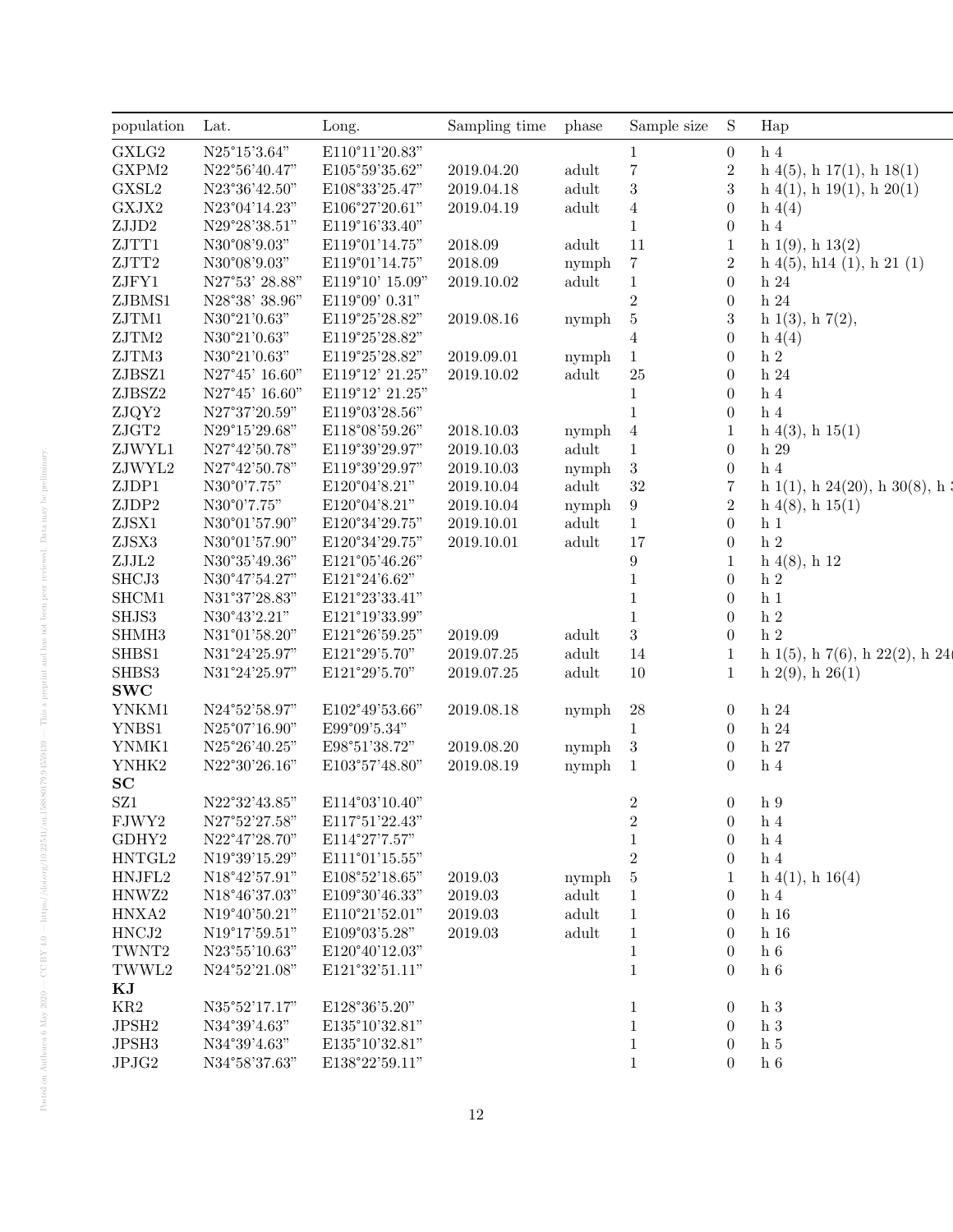| population | Lat.           | Long.                   | Sampling time | phase | Sample size    | S.             | Hap             |
|------------|----------------|-------------------------|---------------|-------|----------------|----------------|-----------------|
| JPDB2      | N34°41'37.46"  | E135°30'7.79"           |               |       |                | $\Omega$       | h <sub>6</sub>  |
| JPDB3      | N34°41'37.46"  | E135°30'7.79"           |               |       |                | $\theta$       | h <sub>5</sub>  |
| JPBHD3     | N43°13'13.18"  | E142°51'48.51"          |               |       |                | $\overline{0}$ | h <sub>10</sub> |
| JPBK3      | N35°07'44.02"  | E 134°29'1.11"          |               |       |                | $\theta$       | h 11            |
| JPQS3      | N40°49'19.46"  | E140°44'50.51"          |               |       |                | $\theta$       | h <sub>10</sub> |
| JPXX3      | N37°55'36.72"  | E139°20'22.56"          |               |       |                | $\overline{0}$ | h <sub>10</sub> |
| JPSS3      | N33°50'20.97"  | E132°45'56.07"          |               |       |                | $\overline{0}$ | h <sub>5</sub>  |
| <b>VK</b>  |                |                         |               |       |                |                |                 |
| VN2        | N21°02'36.57"  | E105°51'51.33"          |               |       |                | $\overline{0}$ | h <sub>4</sub>  |
| KH2        | N12°43'33.90"  | $E104^{\circ}45'56.25"$ |               |       | $\overline{2}$ | $\overline{0}$ | h <sub>4</sub>  |
| <b>USA</b> |                |                         |               |       |                |                |                 |
| USAGA3     | N33°74'83.04"  | W84°39'11.13"           |               |       |                | $\overline{0}$ | h <sub>5</sub>  |
| USATN3     | N37°09'37.14"  | W86°18'30.94"           |               |       |                | $\overline{0}$ | h <sub>5</sub>  |
| USAMO1     | N38°32'53.40"  | W90°21'5.63"            |               |       |                | 0              | h 7             |
| USAMO3     | N38°32'53.40"  | W90°21'5.63"            |               |       |                | $\overline{0}$ | h <sub>8</sub>  |
| USAVA1     | N37°75' 88.48" | W77°47' 93.41"          |               |       |                | $\overline{0}$ | h <sub>7</sub>  |
| Total      |                |                         |               |       | 346            | $32\,$         |                 |

Table 3 Sampling details of the genus  $\it Velarifictorus$  .

|                               | Coordinates            |                  |               |                     |
|-------------------------------|------------------------|------------------|---------------|---------------------|
| Species (population)          | Lat.                   | Long.            | GenBank No.   | Reference           |
| $Velarifictorus\_dianxiensis$ | $N24^{\circ}44'$ 58.9" | E97°33' 45.54"   | MH992037      | Chen et al., $2018$ |
| Velarifictorus_beybienkoi     | N37°25' 58.84"         | $E118°40'$ 8.54" | MH992030      | Chen et al., $2018$ |
| Velarifictorus_aspersus       | N27°21' 16.49"         | E119°55' 57.38"  | MH992029      | Chen et al., $2018$ |
| Velarifictorus_flavifrons     | N21°55' 37.21"         | E101°15' 22.31"  | MH992033      | Chen et al., $2018$ |
| Velarifictorus_ornatus        | N25°37' 19.37"         | E110°25' 32.11"  | MH992024      | Chen et al., $2018$ |
| Velarifictorus_agitatus       | $N22^{\circ}09'$ 4.00" | E100°41' 29.04"  | in submitting | this study          |
| $Velarifictorus_micado$       |                        |                  |               |                     |
| $\operatorname{HLJ}$          | N46°02'57.67"          | E125°57'22.18"   | in submitting | this study          |
| ${\rm LN}$                    | N41°40'30.64"          | E123°27'30.98"   | in submitting | this study          |
| $_{\rm JL}$                   | $N43^{\circ}50'45.16"$ | E126°33'35.93"   | in submitting | this study          |
| BJ                            | N39°54'11.46"          | E116°24'2.71"    | in submitting | this study          |
| <b>HNJY</b>                   | N35°04'42.16"          | E112°42'26.30"   | in submitting | this study          |
| <b>HNPY</b>                   | N35°51'7.02"           | E115°29'53.63"   | in submitting | this study          |
| <b>SXXA</b>                   | N34°20'33.29"          | E108°56'7.28"    | in submitting | this study          |
| <b>SXNS</b>                   | N33°18'44.97"          | E108°18'33.70"   | in submitting | this study          |
| <b>SCCD</b>                   | N30°39'8.18"           | E104°04'20.98"   | in submitting | this study          |
| <b>SDDY</b>                   | N37°26'53.41"          | E118°34'35.12"   | in submitting | this study          |
| <b>SDTA</b>                   | N36°0'3.16"            | E116°43'12.42"   | in submitting | this study          |
| <b>HBXY</b>                   | N32°0'39.61"           | E112°06'57.21"   | in submitting | this study          |
| <b>HBWH</b>                   | N32°0'39.61"           | E112°06'57.21"   | in submitting | this study          |
| <b>ANNF</b>                   | N31°49'20.30"          | E117°13'17.39"   | in submitting | this study          |
| <b>JSNJ</b>                   | N32°03'57.43"          | E118°46'56.02"   | in submitting | this study          |
| <b>JSYZ</b>                   | N32°23'46.68"          | E119°24'27.01"   | in submitting | this study          |
| <b>JSZJ</b>                   | N32°11'25.78"          | E119°25'6.73"    | in submitting | this study          |
| <b>GZXY</b>                   | N25°05'41.85"          | E104°53'36.79"   | in submitting | this study          |
| <b>GZGY</b>                   | N26°35'33.05"          | E106°43'7.60"    | in submitting | this study          |
| <b>GZRH</b>                   | N27°50'48.13"          | E106°20'51.17"   | in submitting | this study          |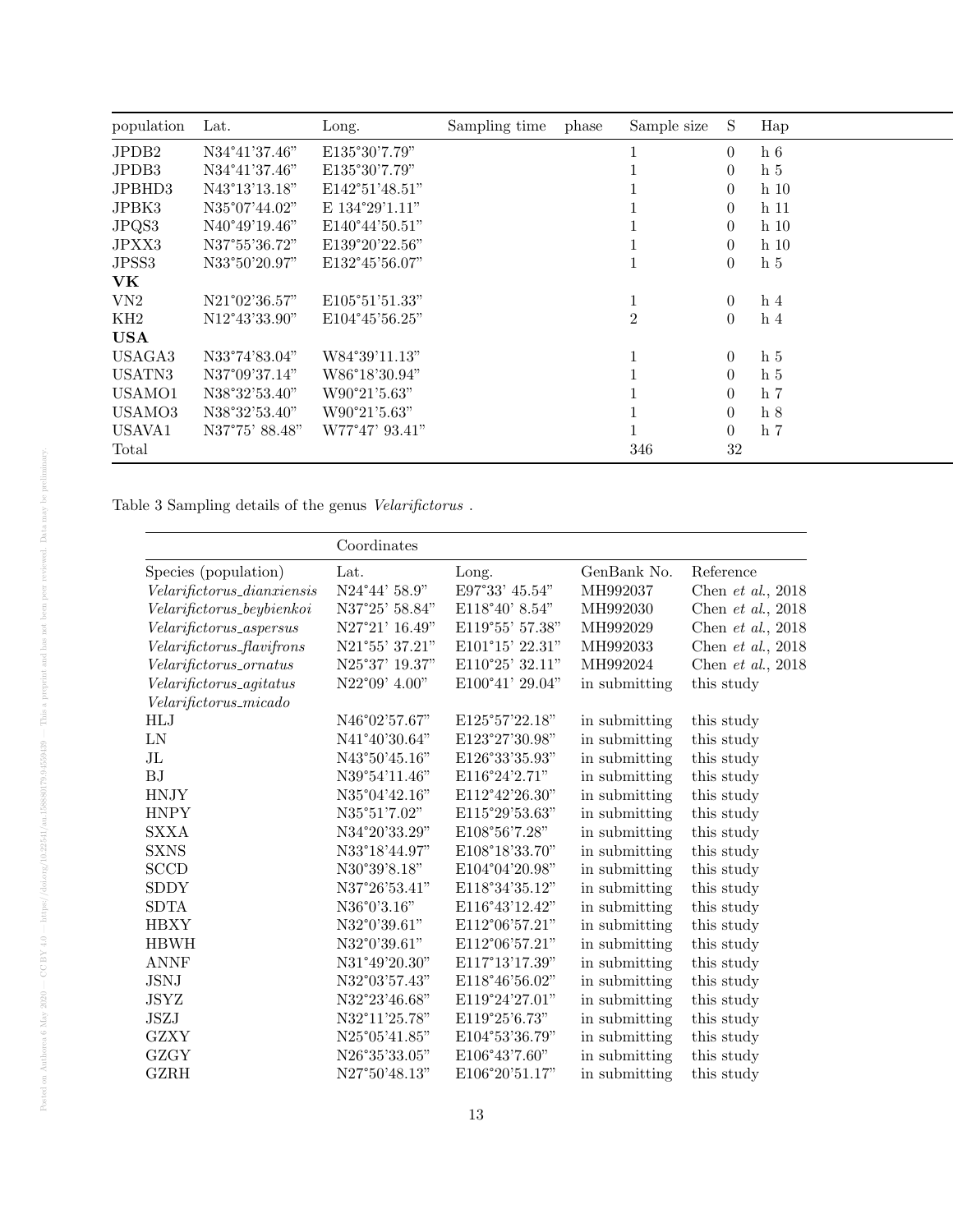|              | Coordinates                    |                                        |               |            |
|--------------|--------------------------------|----------------------------------------|---------------|------------|
| <b>GZZY</b>  | N28°35'24.74"                  | E107°35'55.73"                         | in submitting | this study |
| <b>GXTM</b>  | N24°11'31.18"                  | E109°58'44.90"                         | in submitting | this study |
| <b>GXLG</b>  | N25°15'3.64"                   | E110°11'20.83"                         | in submitting | this study |
| <b>GXPM</b>  | N22°56'40.47"                  | E105°59'35.62"                         | in submitting | this study |
| <b>GXSL</b>  | N23°36'42.50"                  | E108°33'25.47"                         | in submitting | this study |
| <b>GXJX</b>  | N23°04'14.23"                  | E106°27'20.61"                         | in submitting | this study |
| ${\rm ZJJD}$ | N29°28'38.51"                  | E119°16'33.40"                         | in submitting | this study |
| ZJTT         | N30°08'9.03"                   | E119°01'14.75"                         | in submitting | this study |
| ZJFY         | N27°53' 28.88"                 | E119°10' 15.09"                        | in submitting | this study |
| ZJBMS        | N28°38' 38.96"                 | E119°09' 0.31"                         | in submitting | this study |
| ZJTM         | N30°21'0.63"                   | E119°25'28.82"                         | in submitting | this study |
| ZJBSZ        | N27°45' 16.60"                 | E119°12' 21.25"                        | in submitting | this study |
| ZJQY         | N27°37'20.59"                  | E119°03'28.56"                         | in submitting | this study |
| ZJGT         | N29°15'29.68"                  | E118°08'59.26"                         | in submitting | this study |
| ZJWYL        | N27°42'50.78"                  | E119°39'29.97"                         | in submitting | this study |
| ZJDP         | N30°0'7.75"                    | E120°04'8.21"                          | in submitting | this study |
| ZJSX         | N30°01'57.90"                  | E120°34'29.75"                         | in submitting | this study |
| ${\rm ZJJL}$ | N30°35'49.36"                  | E121°05'46.26"                         | in submitting | this study |
| <b>SHCJ</b>  | N30°47'54.27"                  | E121°24'6.62"                          | in submitting | this study |
| <b>SHCM</b>  | N31°37'28.83"                  | E121°23'33.41"                         | in submitting | this study |
| <b>SHJS</b>  | N30°43'2.21"                   | E121°19'33.99"                         | in submitting | this study |
| <b>SHMH</b>  | N31°01'58.20"                  | E121°26'59.25"                         | in submitting | this study |
| <b>SHBS</b>  | N31°24'25.97"                  | E121°29'5.70"                          | in submitting | this study |
| <b>YNKM</b>  | N24°52'58.97"                  | E102°49'53.66"                         | in submitting | this study |
| <b>YNBS</b>  | N25°07'16.90"                  | E99°09'5.34"                           | in submitting | this study |
| <b>YNMK</b>  | N25°26'40.25"                  | E98°51'38.72"                          | in submitting | this study |
| <b>YNHK</b>  | N22°30'26.16"                  | E103°57'48.80"                         | in submitting | this study |
| SZ           | N22°32'43.85"                  | E114°03'10.40"                         | in submitting | this study |
| <b>FJWY</b>  | N27°52'27.58"                  | E117°51'22.43"                         | in submitting | this study |
| <b>GDHY</b>  | N22°47'28.70"                  | E114°27'7.57"                          | in submitting | this study |
| <b>HNTGL</b> | N19°39'15.29"                  | E111°01'15.55"                         | in submitting | this study |
| <b>HNJFL</b> | $N18^{\circ}42^{\prime}57.91"$ | E108°52'18.65"                         | in submitting | this study |
| <b>HNWZ</b>  | N18°46'37.03"                  | $\mathrm{E}109^{\circ}30'46.33"$       | in submitting | this study |
| <b>HNXA</b>  | N19°40'50.21"                  | $\text{E110}^{\circ}21^{\prime}52.01"$ | in submitting | this study |
| <b>HNCJ</b>  | N19°17'59.51"                  | $\text{E109}^{\circ}03^{\prime}5.28"$  | in submitting | this study |
| <b>TWNT</b>  | N23°55'10.63"                  | E120°40'12.03"                         | in submitting | this study |
| I W W L      | N24°52'21.08"                  | E121°32'51.11"                         | in submitting | this study |
| ΚR           | N35°52'17.17"                  | E128°36'5.20"                          | in submitting | this study |
| JPSH         | N34°39'4.63"                   | E135°10'32.81"                         | in submitting | this study |
| JPJG         | N34°58'37.63"                  | E138°22'59.11"                         | in submitting | this study |
| <b>JPDB</b>  | N34°41'37.46"                  | E135°30'7.79"                          | in submitting | this study |
| <b>JPBHD</b> | N43°13'13.18"                  | E142°51'48.51"                         | in submitting | this study |
| <b>JPBK</b>  | N35°07'44.02"                  | E $134^{\circ}29'1.11"$                | in submitting | this study |
| <b>JPQS</b>  | N40°49'19.46"                  | E140°44'50.51"                         | in submitting | this study |
| <b>JPXX</b>  | N37°55'36.72"                  | E139°20'22.56"                         | in submitting | this study |
| <b>JPSS</b>  | N33°50'20.97"                  | E132°45'56.07"                         | in submitting | this study |
| VN           | N21°02'36.57"                  | E105°51'51.33"                         | in submitting | this study |
| ΚH           | N12°43'33.90"                  | E104°45'56.25"                         | in submitting | this study |
| <b>USAGA</b> | N33°74'83.04"                  | W84°39'11.13"                          | in submitting | this study |
| <b>USATN</b> | N37°09'37.14"                  | W86°18'30.94"                          | in submitting | this study |
|              |                                |                                        |               |            |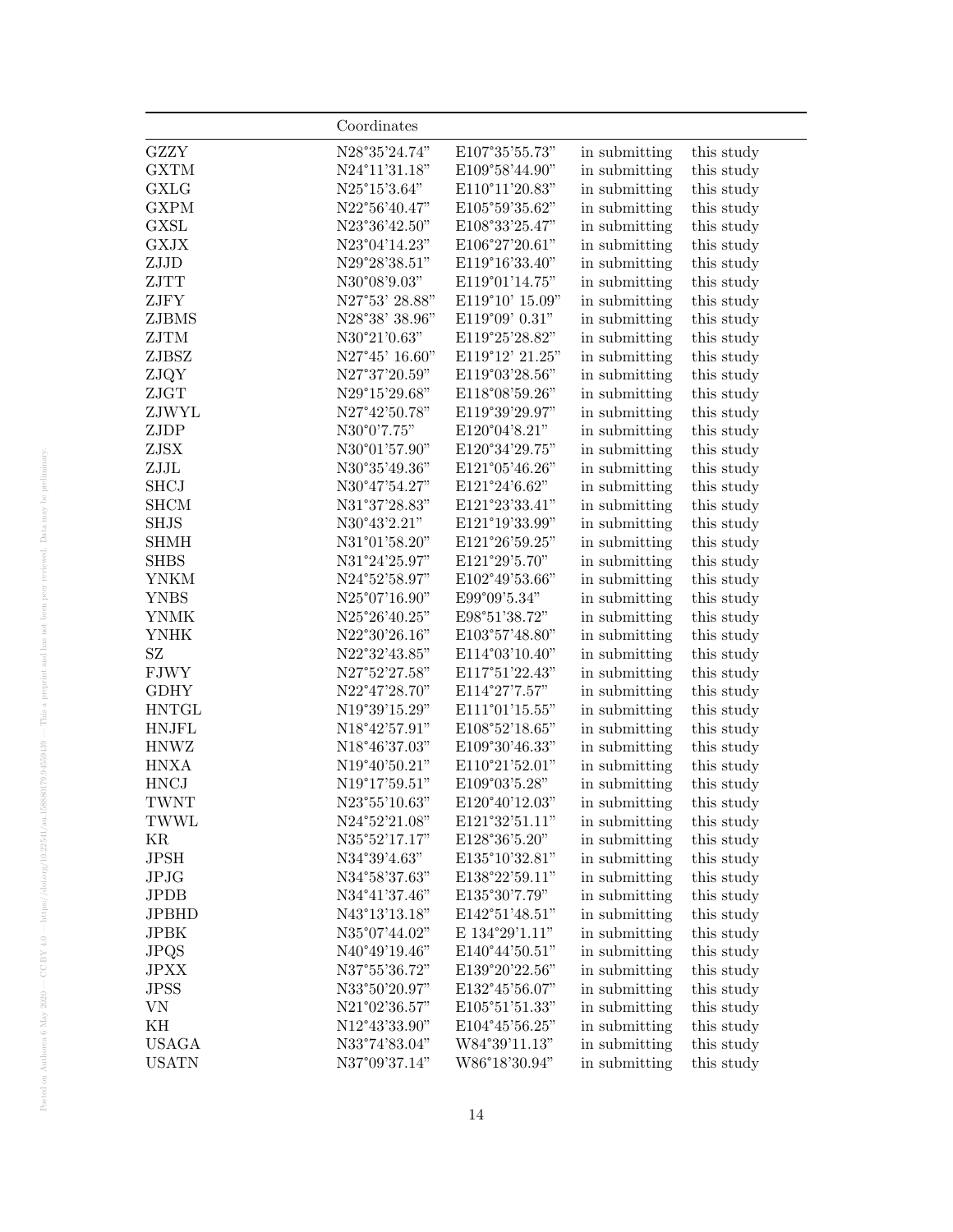|              | Coordinates    |                |                          |  |
|--------------|----------------|----------------|--------------------------|--|
| <b>USAMO</b> | N38°32'53.40"  | W90°21'5.63"   | in submitting this study |  |
| USAVA        | N37°75' 88.48" | W77°47' 93.41" | in submitting this study |  |

Table 4 Pairwise  $F_{ST}$  values for the three defined groups of *Velarifictorus micado* based on COI. \*\*\*P  $\mid$  0.001

|     | NE.          | SE.          | SN      |
|-----|--------------|--------------|---------|
| NE. | 0.00000      |              |         |
| SE. | $0.95061***$ | 0.00000      |         |
| SN. | $0.95084***$ | $0.87072***$ | 0.00000 |

Table 5 AMOVA in Velarifictorus micado categorized by different life cycles and corresponding fixation indices based on COI marker. d.f., Degree of freedom; SS, sum of squares; VC, variance components; %V, percentage of variation; F, multilocus F-statistic; F<sub>CT</sub>, Variation among groups; F<sub>SC</sub>, Variation among populations within groups;  $F_{ST}$ , Variation within populations.

| Source of variation             | d.f. SS |        | VC.                  | $\%V$ |                                                   |  |
|---------------------------------|---------|--------|----------------------|-------|---------------------------------------------------|--|
| Among groups                    |         |        |                      |       | 1329.952 5.88524 93.23 $F_{CT} = 0.93227$ 0.00000 |  |
| Among populations within groups | 82      | 92.395 | $0.25222 \quad 4.00$ |       | $F_{SC} = 0.58988$ 0.00000                        |  |
| Within populations              | 261     | 45.768 | 0.17536 2.78         |       | $F_{ST} = 0.97222$ 0.00000                        |  |

Table 6 AMOVA in Velarifictorus micado categorized by zoogeographic regions and corresponding fixation indices based on COI marker. d.f., Degree of freedom; SS, sum of squares; VC, variance components; %V, percentage of variation; F, multilocus F-statistic; F<sub>CT</sub>, Variation among groups; F<sub>SC</sub>, Variation among populations within groups;  $F_{ST}$ , Variation within populations.

| Source of variation                                                   | d.f.          | SS | VC.                        | %V |                                                                                                                                    | Р |
|-----------------------------------------------------------------------|---------------|----|----------------------------|----|------------------------------------------------------------------------------------------------------------------------------------|---|
| Among groups<br>Among populations within groups<br>Within populations | 7.00<br>74.00 |    | 264.00 72.268 0.27374 5.49 |    | 424.959 1.24315 24.94 $F_{CT} = 0.24943$ 0.00000<br>970.888 3.46700 69.56 $F_{SC} = 0.92682$ 0.00000<br>$F_{ST} = 0.94507$ 0.00684 |   |

Table 7 AMOVA in Velarifictorus micado categorized by different regions and corresponding fixation indices based on CytB marker. d.f., Degree of freedom; SS, sum of squares; VC, variance components; %V, percentage of variation; F, multilocus F-statistic;  $F_{CT}$ , Variation among groups;  $F_{SC}$ , Variation among populations within groups;  $F_{ST}$ , Variation within populations.

| Source of variation                                   | d.f.  | SS.    | VC. | $\%V$ | н,                                                                                                 | P |
|-------------------------------------------------------|-------|--------|-----|-------|----------------------------------------------------------------------------------------------------|---|
| Among groups<br>Among populations within groups 12.00 | 10.00 | 85.679 |     |       | 418.250 1.87379 41.11 $F_{CT} = 0.41111$ 0.03030<br>$1.37792$ $30.23$ $F_{SC} = 0.51336$ $0.00000$ |   |
| Within populations                                    |       |        |     |       | 139.00 181.565 1.30622 28.66 $F_{ST} = 0.71342$ 0.00000                                            |   |

Table 8 AMOVA in *Velarifictorus micado* based on CytB categorized three clades according COI and corresponding fixation indices based on CytB marker d.f., Degree of freedom; SS, sum of squares; VC, variance components; %V, percentage of variation; F, multilocus F-statistic;  $F_{CT}$ , Variation among groups;  $F_{SC}$ ,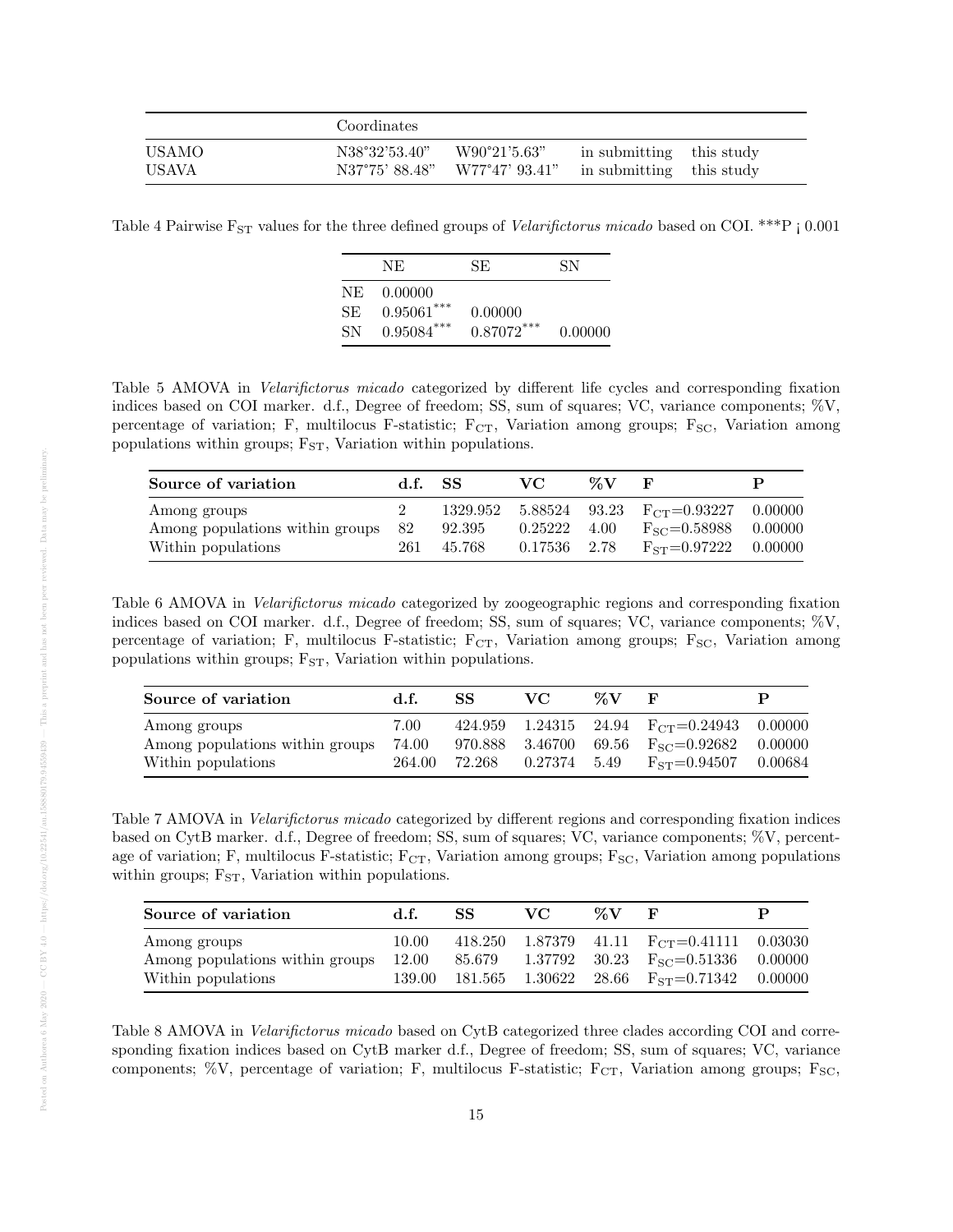Variation among populations within groups;  $F_{ST}$ , Variation within populations.

| Source of variation                                                   | d.f.              | SS.                     | VC.                          | $\mathbb{Z}$ V | F                                                                                                                  |  |
|-----------------------------------------------------------------------|-------------------|-------------------------|------------------------------|----------------|--------------------------------------------------------------------------------------------------------------------|--|
| Among groups<br>Among populations within groups<br>Within populations | $2.00\,$<br>25.00 | 72.514<br>134.00 61.702 | 0.45573 7.57<br>0.46046 7.65 |                | 551.278 5.10265 84.78 F <sub>CT</sub> =0.84778 0.00000<br>$F_{SC} = 0.49742$ 0.00000<br>$F_{ST} = 0.92350$ 0.00293 |  |

Table 9 Neutrality tests in each geographic population based on CytB. S, number of segregating sites; Hap, haplotype distribution.

| population   | Hap                                                            | Sample size    | S               | Tajima' D              | Fu' Fs      |
|--------------|----------------------------------------------------------------|----------------|-----------------|------------------------|-------------|
| HLJ          | $h\ 13(9), h\ 14$                                              | 10             | $\mathbf{1}$    | $-1.11173$             | $-0.33931$  |
| <b>HNJY</b>  | h $12(11)$ , h17, h 32, h 33, h34                              | 15             | $\overline{4}$  | $-1.81594*$            | $-3.228*$   |
| <b>GZXY</b>  | $h\ 4(7), h\ 27, h\ 28, h29, h\ 31$                            | 11             | $5\overline{)}$ | $-1.21975*$            | $-1.68362*$ |
| <b>YNKM</b>  | $h\ 4(6)$ , $h\ 25(14)$ , $h\ 26$ ,                            | 21             | $\overline{2}$  | $-0.13298$             | $-0.09012$  |
| <b>HBXY</b>  | h $1(2)$ , h $35(2)$                                           | 4              | 3               | $-0.07339$             | 1.77498     |
| <b>HBWH</b>  | $h\ 2(1)$                                                      | 1              |                 |                        |             |
| <b>ANHF</b>  | h 1, h 17                                                      | $\overline{2}$ | 17              |                        |             |
| ZJTT         | $h\ 1(7), h\ 2(3), h\ 3, h\ 4, h\ 11$                          | 13             | 6               | $-0.75444$             | $-0.69700$  |
| ZJGT         | h $2(4)$                                                       | 4              | $\overline{0}$  |                        |             |
| ${\rm ZJTM}$ | h <sub>1</sub>                                                 | 1              |                 |                        |             |
| ZJSX         | h $12(1)$ , h $16(1)$ , h $17(2)$ , h $36(1)$                  | 5              | 4               | $-0.41017$             | $-1.19500$  |
| <b>SDDY</b>  | $h 1, h 12(6), h 15, h 18, h 19, h 20, h 21$                   | 12             | 22              | $-0.89013$             | 0.37100     |
| SDTA         | h $12(7)$ , h $17(2)$ , h $19$ , h $22$ , h $23$ , h $24$      | 13             | $5\phantom{.0}$ | $-1.57943$             | $-3.489*$   |
| <b>SHMH</b>  | h $12(1)$ , h $17(2)$                                          | 3              | $\mathbf{1}$    |                        |             |
| <b>SHBS</b>  | h $1(7)$ , h $12(5)$ , h $15(5)$ , h $16$ , h $17(2)$ , h $30$ | 21             | 21              | $2.23545$ <sup>*</sup> | $6.159*$    |
| <b>GXPM</b>  | $h\ 4(5), h\ 8(2)$                                             | 7              | $\overline{2}$  | 0.68731                | 1.70200     |
| <b>GXSL</b>  | h(4(2), h(9))                                                  | 3              | $\mathbf{1}$    |                        |             |
| <b>GXJX</b>  | $h\ 4(1), h\ 8(2), h\ 10(2)$                                   | 5              | 3               | 1.57274                | 0.46900     |
| <b>HNBS</b>  | h <sub>4</sub>                                                 | 1              |                 |                        |             |
| <b>HNJFL</b> | $h\ 4(1), h\ 5(1), h\ 6(2)$                                    | 4              | $\overline{2}$  |                        |             |
| <b>HNWZ</b>  | h <sub>4</sub>                                                 | 1              |                 |                        |             |
| <b>HNXA</b>  | $h\ 4(2), h\ 5(1)$                                             | $\sqrt{3}$     | 1               |                        |             |
| <b>HNCJ</b>  | $h\ 5(1),\ h\ 7(1)$                                            | $\overline{2}$ | $\overline{2}$  |                        |             |

Fig.1 Sampling localities of Velarifictorus micado.

Fig.2 Median-joining haplotype network based on COI construced using DNASP and Popart, circle size represented the number of the haplotype, the different color represented the different populations.

Fig.3 Median-joining haplotype network based on CytB construced using DNASP and Popart, circle size represented the number of the haplotype, the different color represented the different populations.

Fig.4 Time estimation of Velarifictorus micado based on COI constructed using BEAST. The BEAST run was calibrated using the substitution rate of 0.017 subs/s/Myr, purple bars represent the node age 95%credible intervals. The numbers of the nodes were the estimated node ages. Green circles and blue circles on nodes indicate posterior probability values over 95 and 90, respectively.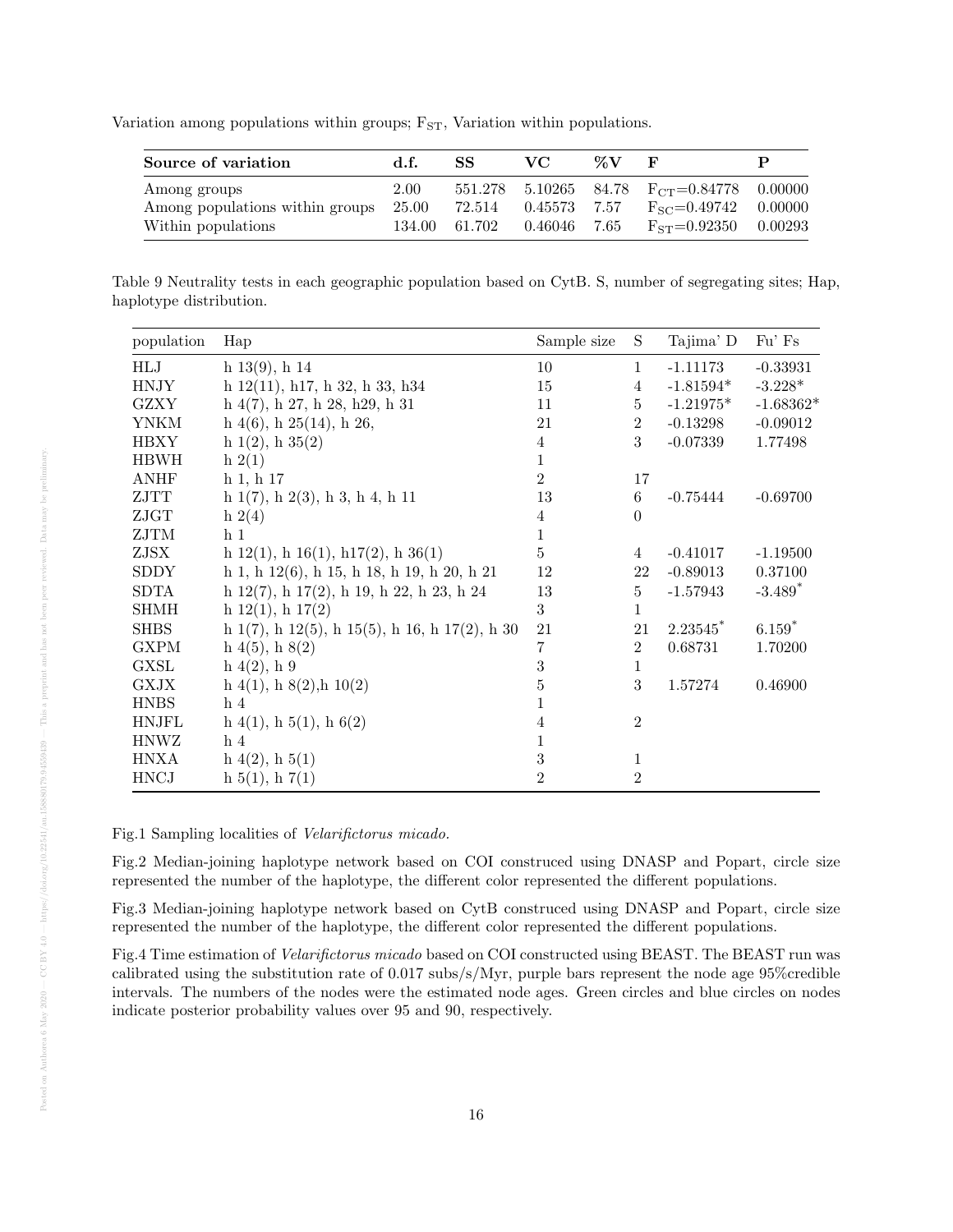